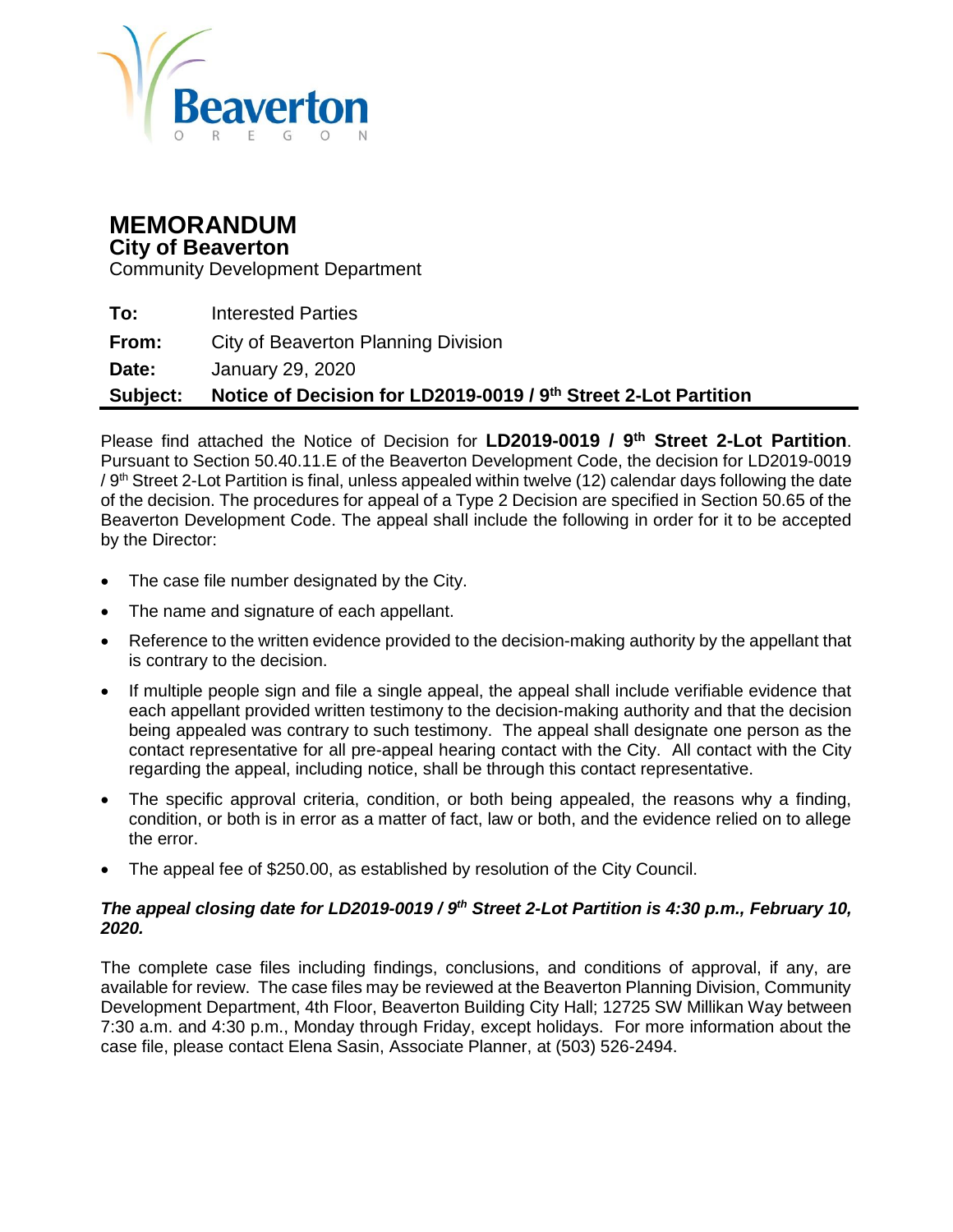

# **NOTICE OF DECISION**

| DATE:                                 | <b>January 22, 2020</b>                                                                                                |
|---------------------------------------|------------------------------------------------------------------------------------------------------------------------|
| TO:                                   | <b>All Interested Parties</b>                                                                                          |
| FROM:                                 | Elena, Associate Planner                                                                                               |
| PROPOSAL:                             | LD2019-0019 / 9 <sup>th</sup> Street 2-Lot Partition                                                                   |
| <b>LOCATION:</b>                      | 12350 SW 9th Street<br>Tax Lot 330 of Washington County Map 1S115CC                                                    |
| <b>SUMMARY:</b>                       | The applicant seeks approval of a Preliminary Partition for a<br>proposed two-lot partition of a residential property. |
| APPLICANT/<br><b>PROPERTY OWNER:</b>  | Peter Grimm<br>3815 SW Dakota Street<br>Portland, OR 97221                                                             |
| <b>APPLICABLE</b><br><b>CRITERIA:</b> | Facilities Review, Section 40.03<br>Land Division - Preliminary Partition, Section 40.45.15.4.C                        |
| <b>DECISION:</b>                      | APPROVAL of LD2019-0019 - $9th$ Street 2-Lot Partition,<br>subject to conditions identified at the end of this report. |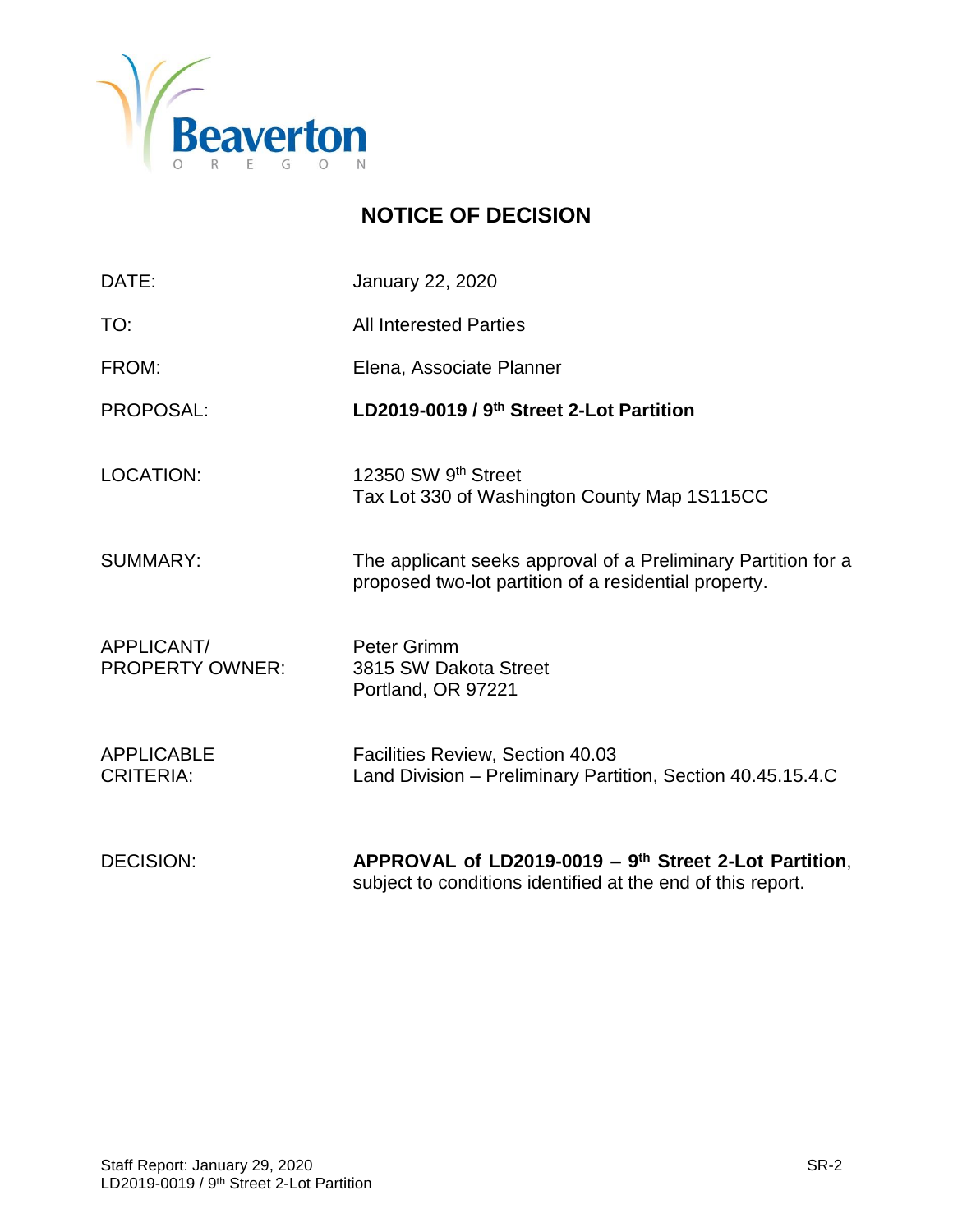# **Exhibit 1.1**

#### **VICINITY MAP**

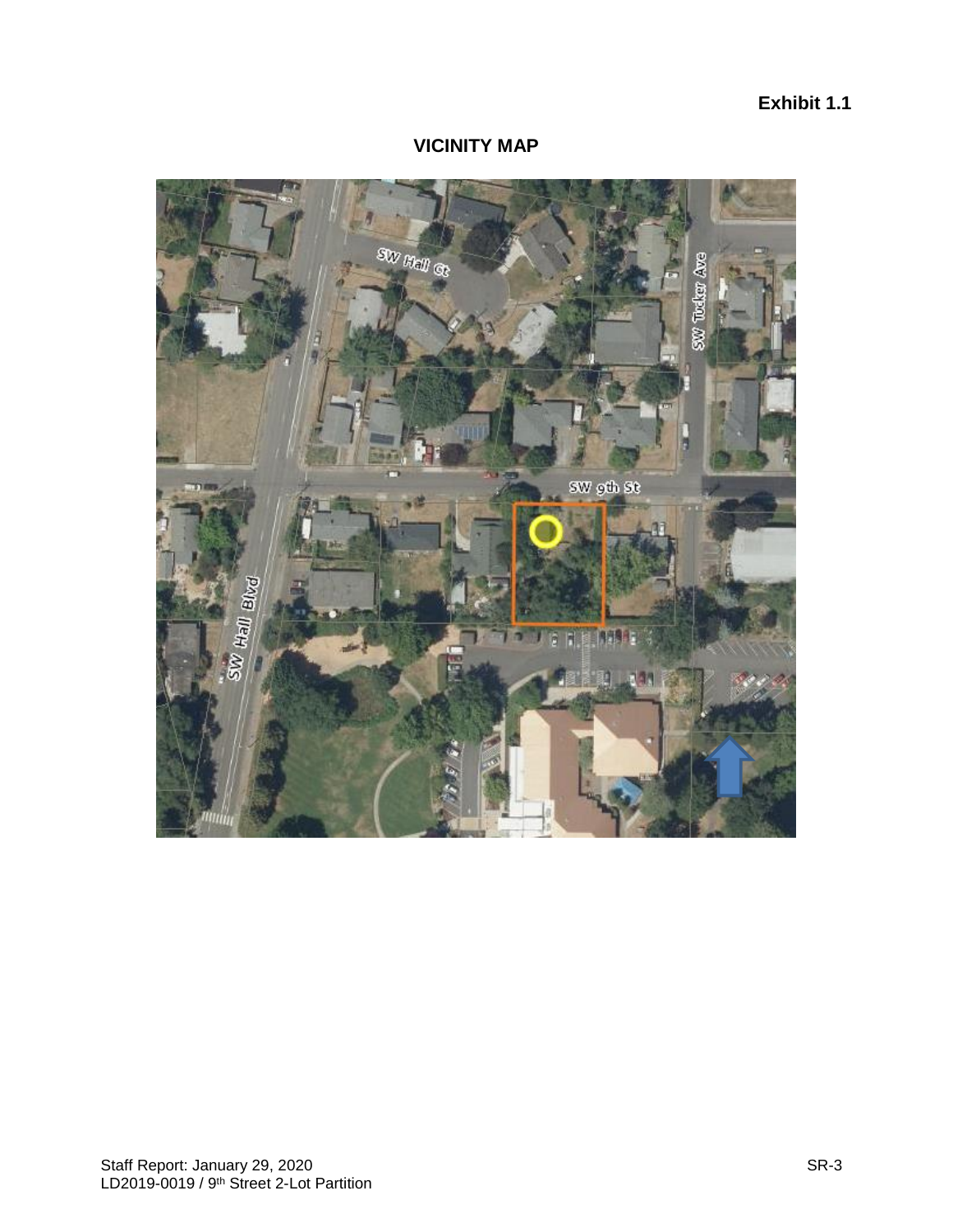# **Exhibit 1.2**

**ZONING MAP**

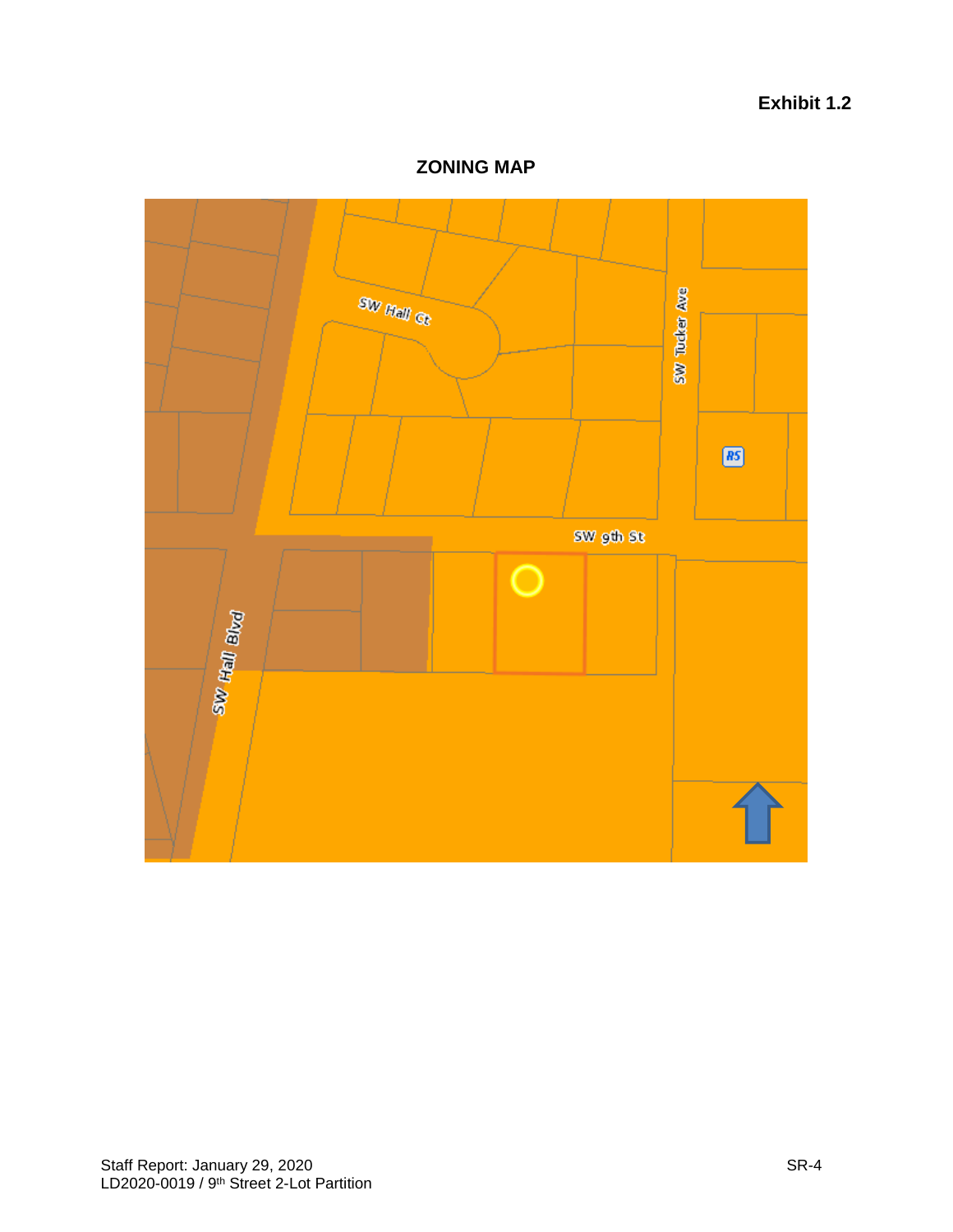# **BACKGROUND FACTS**

# **Key Application Dates**

| <b>Application</b> |              | Submittal Date   Deemed Complete | $120$ -Day*   | $365 - Day**$       |
|--------------------|--------------|----------------------------------|---------------|---------------------|
| LD2018-0028        | July 1, 2019 | December 10, 2019                | April 8, 2020 | December 9,<br>2020 |

\*Pursuant to Section 50.25.9 of the Beaverton Development Code this is the latest date, with a continuance, by which a final written decision on the proposal can be made.

\*\*Pursuant to ORS 227.178(5), the total of all extensions may not exceed 365 calendar days from the date the application was deemed complete. This is the latest date by which a final written decision on the proposal can be made.

#### **Existing Conditions Table**

| <b>Zoning</b>                        | <b>R5 Urban Standard Density</b>              |                                                             |  |
|--------------------------------------|-----------------------------------------------|-------------------------------------------------------------|--|
| <b>Current</b><br><b>Development</b> | <b>Single Family Residential</b>              |                                                             |  |
| <b>Site Size</b>                     | 0.31 acres                                    |                                                             |  |
| <b>NAC</b>                           | Vose                                          |                                                             |  |
| <b>Surrounding</b><br><b>Uses</b>    | Zoning:<br>North: Urban Standard Density (R5) | Uses:<br>North: Single Family Residential                   |  |
|                                      | South: Urban Standard Density (R5)            | South: Public Recreational Facility<br>(Elsie Stuhr Center) |  |
|                                      | East:<br>Urban Standard Density (R5)          | East: Single Family Residential                             |  |
|                                      | West: Urban Standard Density (R5)             | West: Single Family Residential                             |  |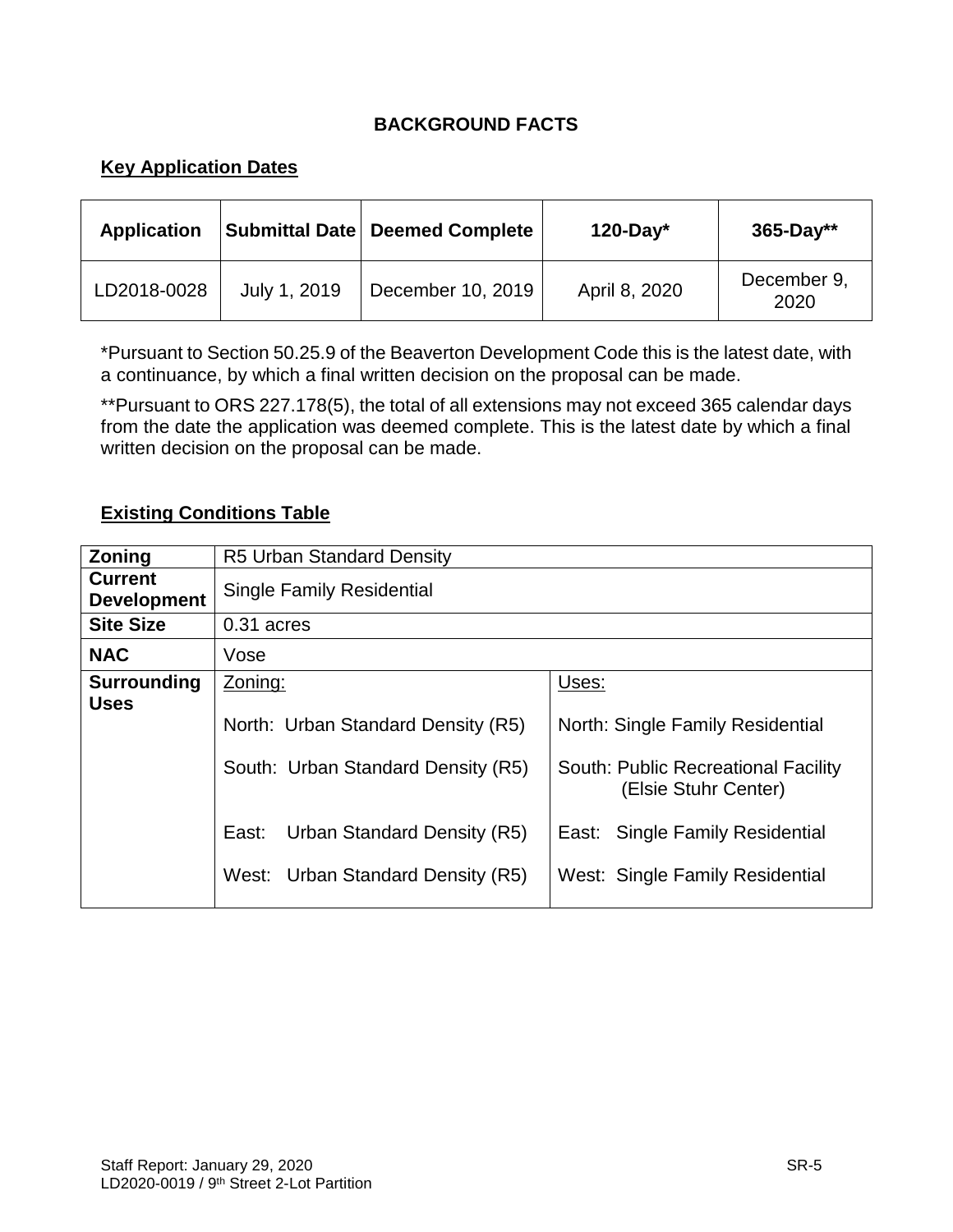# **TABLE OF CONTENTS**

|               | <b>ATTACHMENTS</b>                                  | PAGE NO.      |
|---------------|-----------------------------------------------------|---------------|
| Attachment A: | <b>Facilities Review Committee Technical Review</b> | <b>FR1-11</b> |
| Attachment B: | <b>LD2019-0019 Preliminary Partition</b>            | $LD1-5$       |
| Attachment C: | <b>Conditions of Approval</b>                       | $COA1 - COA5$ |

# **Exhibits**

| Exhibit 1. | <b>Materials submitted by Staff</b> |
|------------|-------------------------------------|
|------------|-------------------------------------|

- Exhibit 1.1 Vicinity Map (page SR-3 of this report)
- Exhibit 1.2 Aerial Map (page SR-4 of this report)

## **Exhibit 2. Public Comment**

Exhibit 2.1 Email from Tim Prosser, dated January 10, 2020, expressing concern about the partition.

## **Exhibit 3. Materials submitted by the Applicant**

Exhibit 3.1 Submittal Package including plans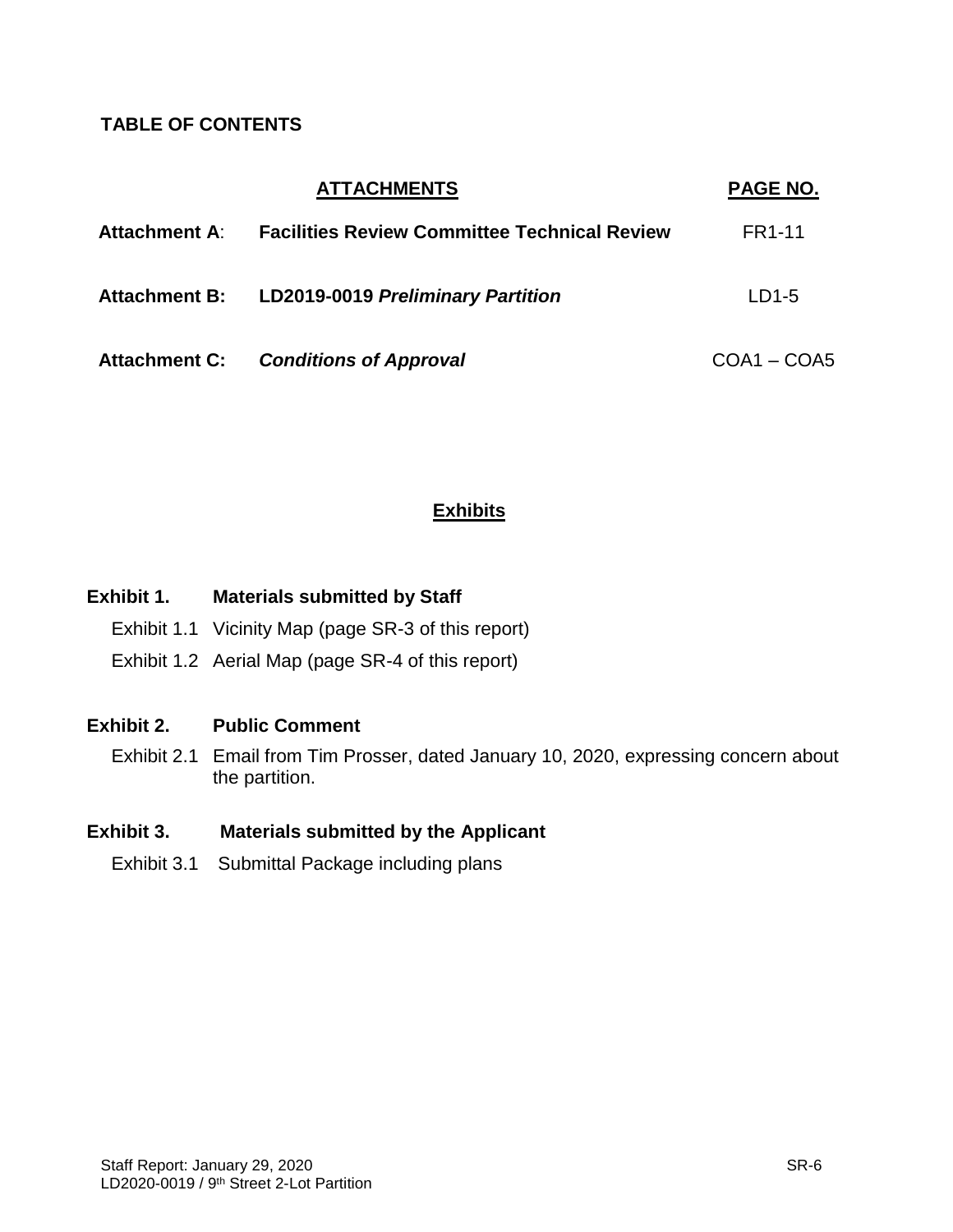# **FACILITIES REVIEW COMMITTEE TECHNICAL REVIEW AND RECOMMENDATIONS 9 TH STREET 2-LOT PARTITION LD2019-0019**

#### **Section 40.03 Facilities Review Committee:**

The Facilities Review Committee has conducted a technical review of the application, in accordance with the criteria contained in Section 40.03 of the Development Code. The Committee's findings and recommended conditions of approval are provided to the decisionmaking authority. As they will appear in the Director's Decision, the Facilities Review Conditions may be re-numbered and placed in different order.

The decision-making authority will determine whether the application as presented meets the Facilities Review approval criteria for the subject application and may choose to adopt, not adopt, or modify the Committee's findings, below.

**The Facilities Review Committee Criteria for Approval will be reviewed for all criteria that are applicable to the one (1) application as identified below:**

 **All twelve (12) criteria are applicable to the submitted Preliminary Partition application.** 

#### *A. All critical facilities and services related to the development have, or can be improved to have, adequate capacity to serve the proposal at the time of its completion.*

Chapter 90 of the Development Code defines "critical facilities" to be services that include public water, public sanitary sewer, storm water drainage and retention, transportation, and fire protection. The purpose of this application is to create two legal lots from one existing lot. The site contains one existing single family home. The existing home is intended to remain on one parcel with the additional parcel being created for the development of an additional single family home.

#### Water, Sanitary Sewer, and Stormwater

The subject site is currently developed with one detached dwelling. Water service is provided to the site by the City of Beaverton. The applicant's plans show a new water connection will be stubbed to the proposed lot from an existing water main available in SW 9th Street. The applicant will need to confirm that adequate water service levels exist to serve the site, through providing a needed Service Provider Letter from the City of Beaverton, prior to issuance of the Site Development permit. Therefore, the Facilities Review Committee (Committee) recommends a condition of approval that the applicant submit a Water Service Provider Letter from the City of Beaverton, demonstrating adequate water service is available for the proposed development, prior to Site Development permit issuance.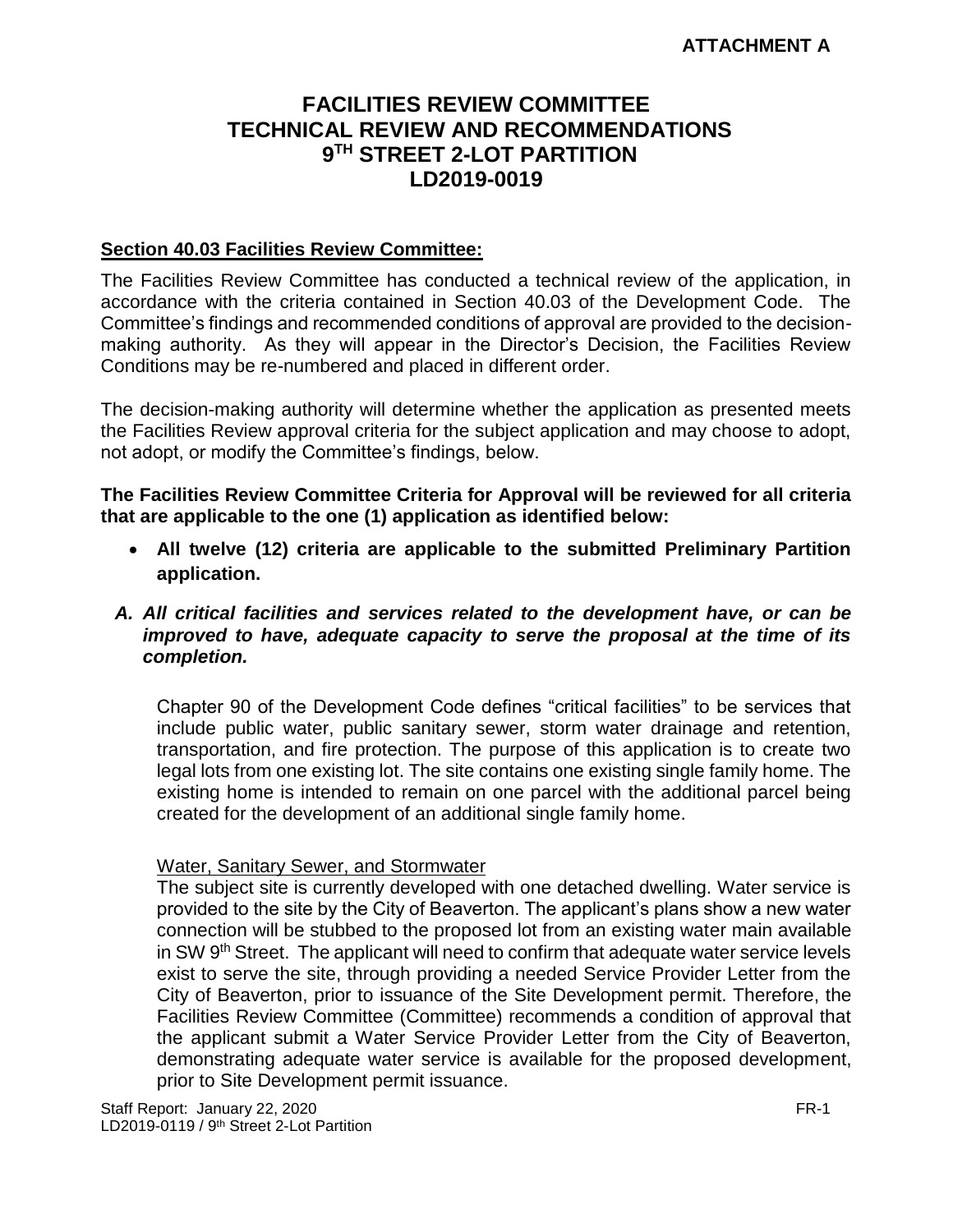Sanitary sewer service is provided through the City of Beaverton. The applicant's plans show that an 8-inch sanitary sewer line is located within the adjacent SW  $9<sup>th</sup>$ Street. The applicant's plans also show that an existing 6-inch sanitary sewer lateral extends from the main 8-inch sewer line to the proposed lot. The applicant's plan show the extension of this sanitary sewer lateral onto the proposed new lot. Adequate capacity exists to serve the proposed development.

The applicant's plans show a 6-inch storm sewer connection is proposed to be extend from an existing 12-inch storm sewer line located within SW 9<sup>th</sup> Street, onto the proposed lot. The applicant explains that all stormwater from future proposed impervious areas will be collected and connected to the public storm system in the street, as depicted on Sheet C2.0 of the applicant's plans. To further satisfy stormwater requirements, the owner will pay a fee-in-lieu per the 2019 City of Beaverton Engineering Design Manual (EDM) section 530.1.A.4. Therefore, the applicant is not proposing an onsite stormwater facility.

#### **Transportation**

The subject site is adjacent to SW 9th Street, a Local Street. The proposed additional lot is also shown to have direct access to SW 9th Street. The applicant's plans show a proposed right-of-way dedication of six (6) feet along the site's entire frontage, to meet the required L2 standard. The applicant's plans show the accommodation of a standard five (5) foot wide sidewalk, behind a six and a half (6.5) foot planter strip. As the abutting parcels to the east and west of the site have limited right of way improvements, the applicant proposes a 20 foot long sidewalk transition, as required by Drawing no. 217 of the 2019 Beaverton Engineering Design Manual. The Beaverton Development Code requires a Traffic Impact Analysis when the proposed development will generate 300 vehicles or more per day. The proposed land division which will result in one additional lot, will not generate 300 vehicles trips per day therefore, a Traffic Impact Analysis is not required.

#### Access

The proposed lost will share a common driveway. The applicant states that a maintenance agreement will be established for the maintenance of the shared driveway areas and that the agreement will be provided to the City for review prior to recording the final plat. The Committee recommends that a reciprocal access easement be recorded over the driveway to allow proposed Parcel 1 to cross the shared property line to access the driveway which is shown to be mostly located on proposed Parcel 2. The Committee recommends a condition of approval that the maintenance agreement and documents related to the access easement, shall be recorded with the plat.

#### Fire Protection

Tualatin Valley Fire & Rescue (TVF&R) provides fire protection services for property in this area. TVF&R has submitted a Fire Code/Land Use/Building Review Application form signed by TVF&R on September 25, 2019 with no conditions of approval.

#### **Therefore, the Committee finds that the proposal meets the criterion.**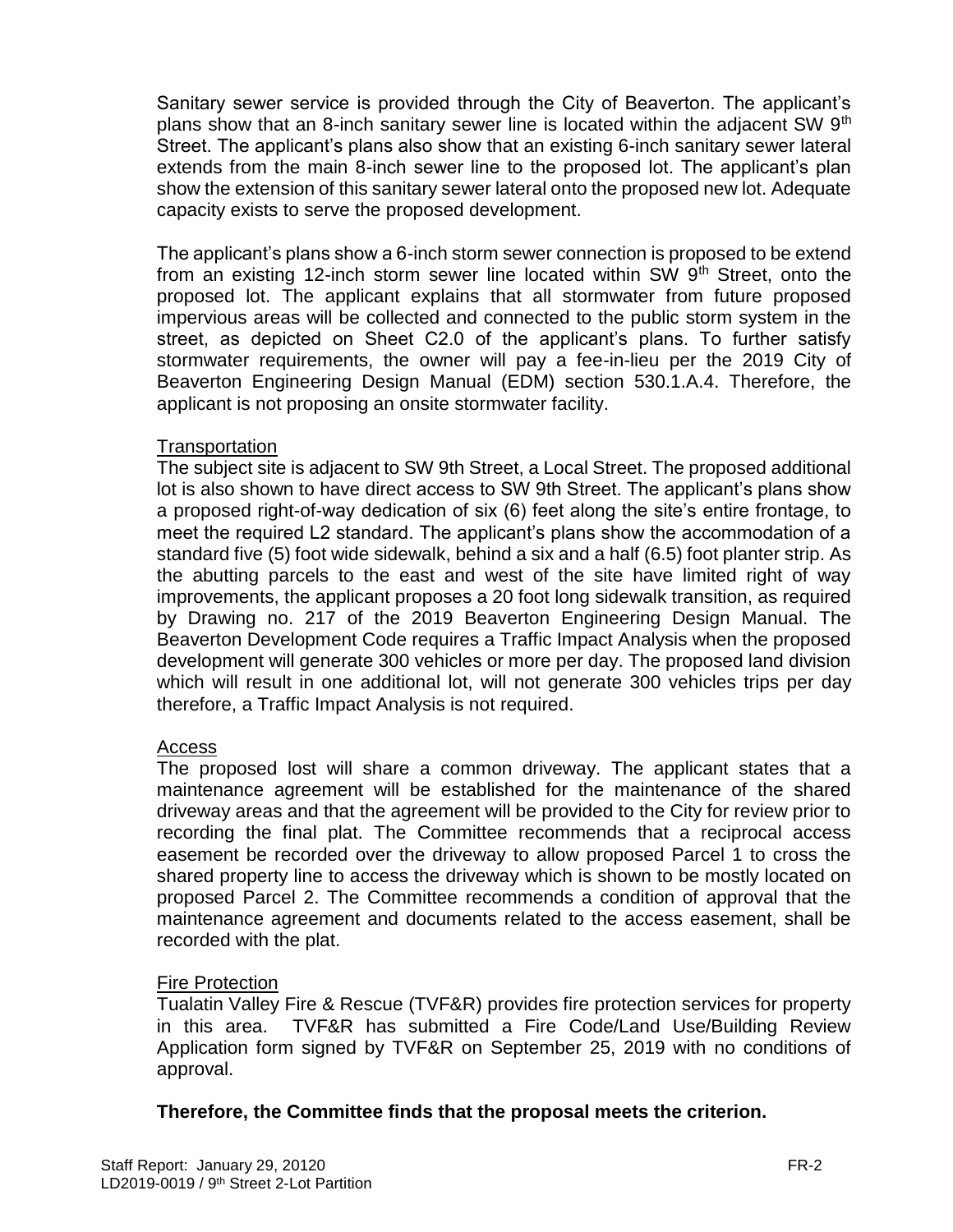*B. Essential facilities and services are available or can be made available, with adequate capacity to serve the development prior to its occupancy. In lieu of providing essential facilities and services, a specific plan may be approved if it adequately demonstrates that essential facilities, services, or both will be provided to serve the proposed development within five (5) years of occupancy.*

Chapter 90 of the Development Code defines "essential facilities" to be services that include schools, transit improvements, police protection, and on-site pedestrian and bicycle facilities in the public right-of-way. The applicant states that all essential facilities and services necessary to serve the proposed residential project are available, have adequate capacity, or can be improved to have capacity to serve the proposed project.

#### **Schools**

The applicant submitted a Service Provider Letter from the Beaverton School District, dated September 30, 2019, which states that the school district believes there will be sufficient capacity to accommodate new students from the project.

#### Transit Improvements

Essential street facilities are available and the applicant is proposing to improve the adjacent right-of-way to accommodate a standard sidewalk and planter strip. The applicant states that the site is within close proximity to bus stops providing the following Tri-Met transit service:

- SW Watson Ave: Stop 6182. 660 feet northwest of project site. Lines 76 & 78.
- SW Hall Blvd.: Stop 2260. 420 feet southwest of project site. Lines 76 & 78.
- SW Lombard Ave.: Stop 3586 (southbound) & 3585 (northbound). 950-980 feet east of the project site. Lines 42, 53 & 88.

Tri-Met has not provided comments addressing transit needs and potential future transit stops within the vicinity of the project.

#### Police protection

The site will be served by the Beaverton Police Department for public safety. The City of Beaverton Police Department received a copy of the submittal and has not provided comments in regard to this proposal.

#### On-site pedestrian and bicycle facilities

The applicant's plans show right-of-way improvements adjacent to both lots. The proposed five (5) foot wide sidewalk, behind a standard planter strip, connections to the surrounding pedestrian circulation system and enables pedestrian and bicyclists to access the two lots directly. The Engineering Design Manual does not require bicycle lanes on Local Streets. Although the proposal does not include building construction on proposed Parcel 2, and the existing house on Parcel 1 is proposed to remain, bicycle parking is not required for detached dwellings (Section 60.30.10.5.B, Beaverton Development Code).

#### **Therefore, the Committee finds that the proposal meets the criterion.**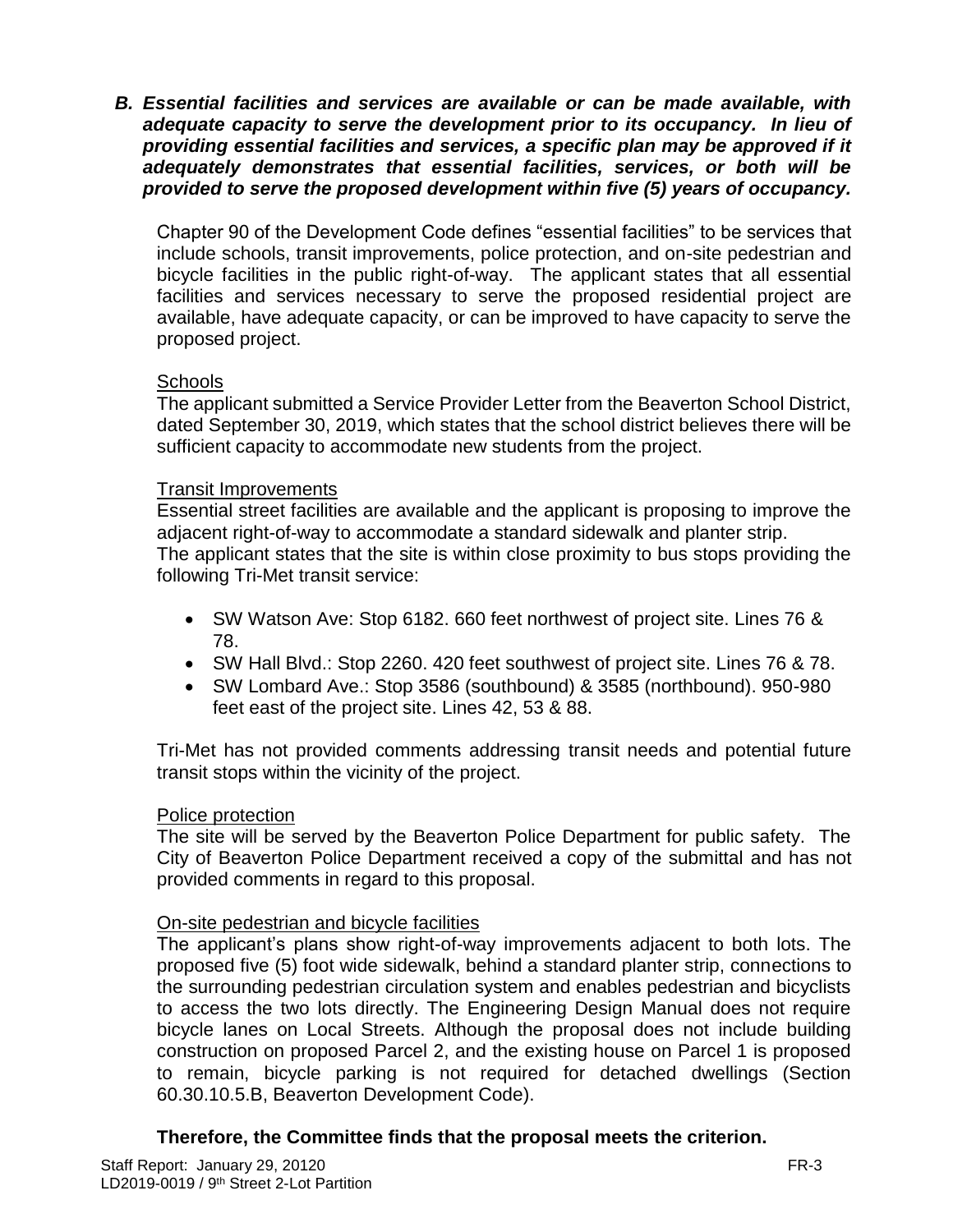*C. The proposal is consistent with all applicable provisions of Chapter 20 (Land Uses) unless the applicable provisions are modified by means of one or more applications which shall be already approved or which shall be considered concurrently with the subject application; provided, however, if the approval of the proposed development is contingent upon one or more additional applications, and the same is not approved, then the proposed development must comply with all applicable provisions of Chapter 20 (Land Uses).*

Staff cites the findings in the Code Conformance Analysis chart at the end of the report, which evaluates the project as it relates the applicable Code requirements of Chapter 20 for the Urban Standard Density (R5) zone, as applicable to the above mentioned criteria. This proposal is for the creation of two lots from one existing lot within the R5 zoning district.

#### **Therefore, the Committee finds that by the proposal meet the criterion.**

#### *D. The proposed development is consistent with all applicable provisions of Chapter 60 (Special Regulations) and all improvements, dedications, or both, as required by the applicable provisions of Chapter 60 (Special Regulations), are provided or can be provided in rough proportion to the identified impact(s) of the proposed development.*

Staff cites the Code Conformance Analysis chart at the end of this report, which evaluates the proposal as it relates the applicable Code requirements of Chapter 60, in response to the above mentioned criteria. Staff will provide findings for the applicable Land Division criteria within the applicable sections of the staff report

#### Off-Street Parking Requirements (Section 60.30)

Within the R5 zone, one off-street parking space is required for a single family home. The applicant's proposal meets the required number of off street parking spaces by providing a driveway space on Parcel 2 and retaining the existing garage on Parcel 1. The applicant states that the proposal includes a shared access drive easement on Parcel 1 and 2 to accommodate a total of two off-street parking spaces, one for each parcel. Bicycle parking is not required.

#### Minimum Street Widths (Section 60.55.30)

In this location, final buildout of SW 9<sup>th</sup> Street as an L2 Local Street requires a total right-of-way width of 52 feet. The applicant is proposing a six (6) foot right-of-way dedication to accommodate the required 26 foot half-street improvements. No further dedication of right of way is required.

#### Trees and Vegetation Requirements (Section 60.60)

There are no protected trees on the site. The applicant is proposing to remove four (4) Community Trees. However, because the current lot is less than half an acre in size (13,449 square feet), it is exempt from Tree Plan applications (Section 40.90.10.1). Section 60.15.15.6.A of the Development Code requires the Developer of detached dwelling land divisions, pay a fee to the City for the installation and one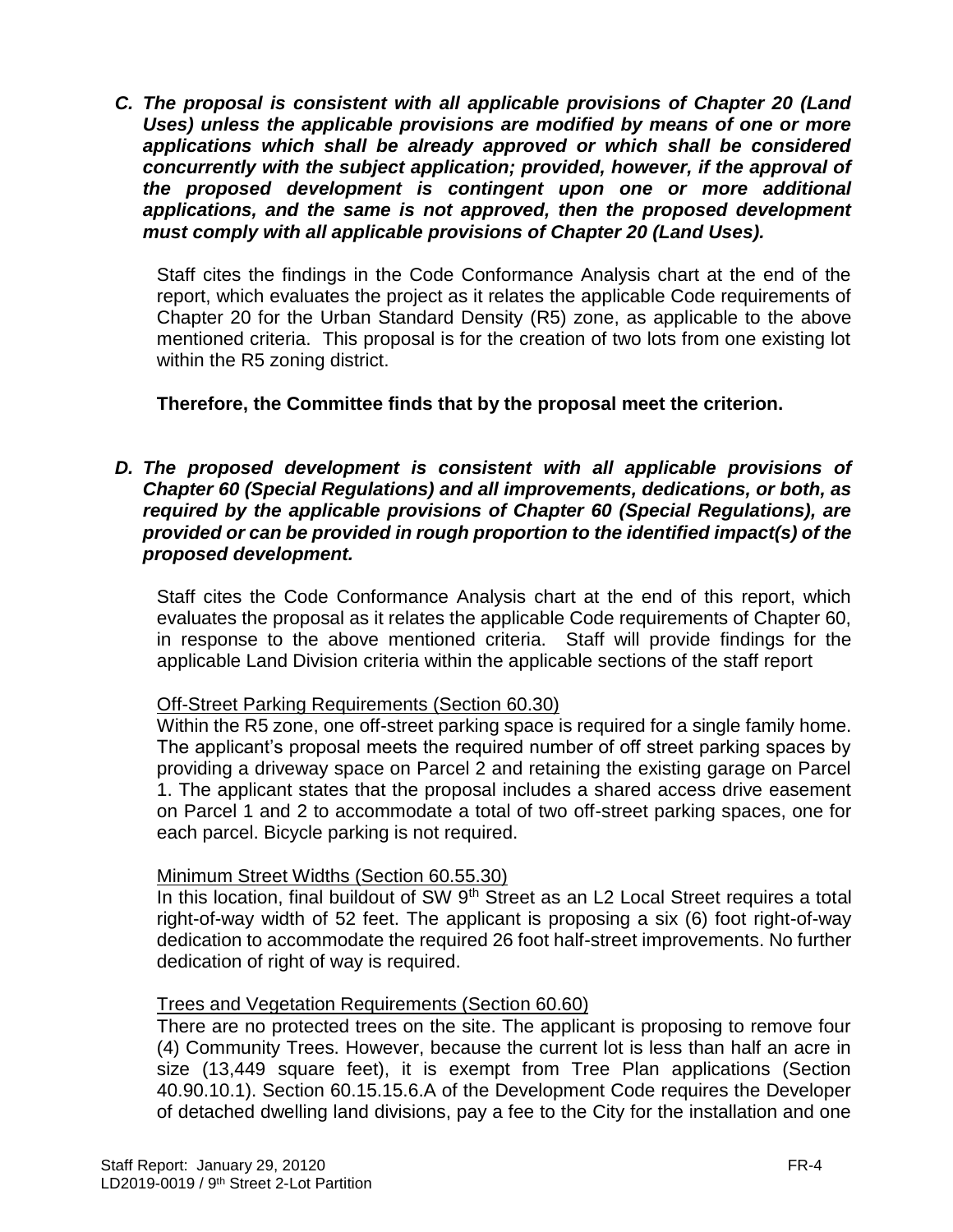year warranty of street trees. The Committee recommends a condition requiring this fee to be paid prior to approval of the final plat.

### Utility Undergrounding (Section 60.65)

The applicant states that existing overhead electrical service to existing and proposed lots shall be relocated underground per the technical requirements of this section. The applicant shall provide plans prior to the issuance of a site development permit, for the placement of underground utility lines along the street frontage, within the site, and for services to the proposed new development. No utility service lines to the structures shall remain overhead on site. If existing utility poles along existing street frontages must be moved to accommodate the proposed improvements, the affected lines must be either undergrounded or a fee in lieu of undergrounding paid per Section 60.65 of the Development Code. To ensure the requirements of Section 60.65 are met, the Committee recommends a standard condition of approval requiring that utility lines are placed underground.

#### **Therefore, the Committee finds that by meeting the conditions of approval, the proposal meets the criterion.**

*E. Adequate means are provided or can be provided to ensure continued periodic maintenance and necessary normal replacement of the following private common facilities and areas: drainage ditches, roads and other improved rightsof-way, structures, recreation facilities, landscaping, fill and excavation areas, screening and fencing, ground cover, garbage and recycling storage areas and other facilities, not subject to periodic maintenance by the City or other public agency.*

The proposed lots will share a common driveway. The applicant states that a maintenance agreement will be established for the maintenance of the shared driveway areas and that the agreement will be provided to the City for review prior to recording the final plat. The Committee recommends that a reciprocal access easement be recorded over the driveway to allow proposed Parcel 1 to cross the shared property line for driveway access, which is shown to be mostly located on proposed Parcel 2. The Committee recommends a condition of approval that the maintenance agreement and documents related to the access easement, shall be recorded with the plat. Additionally, the applicant's plans show a 35-inch Douglas fir tree straddling the proposed shared property line. In an effort to clarify maintenance responsibility and avoid future conflicts, the Committee recommends addressing the tree in the maintenance agreement.

The proposal, as represented, does not present any barriers, constraints, or design elements that would prevent or preclude required maintenance of the private infrastructure and facilities on site. The Committee recommends a condition of approval to provide an access easement and a maintenance agreement to be provided to the City for review prior to recording the final plat.

#### **Therefore, the Committee finds that by meeting the conditions of approval, the proposal meets the criterion.**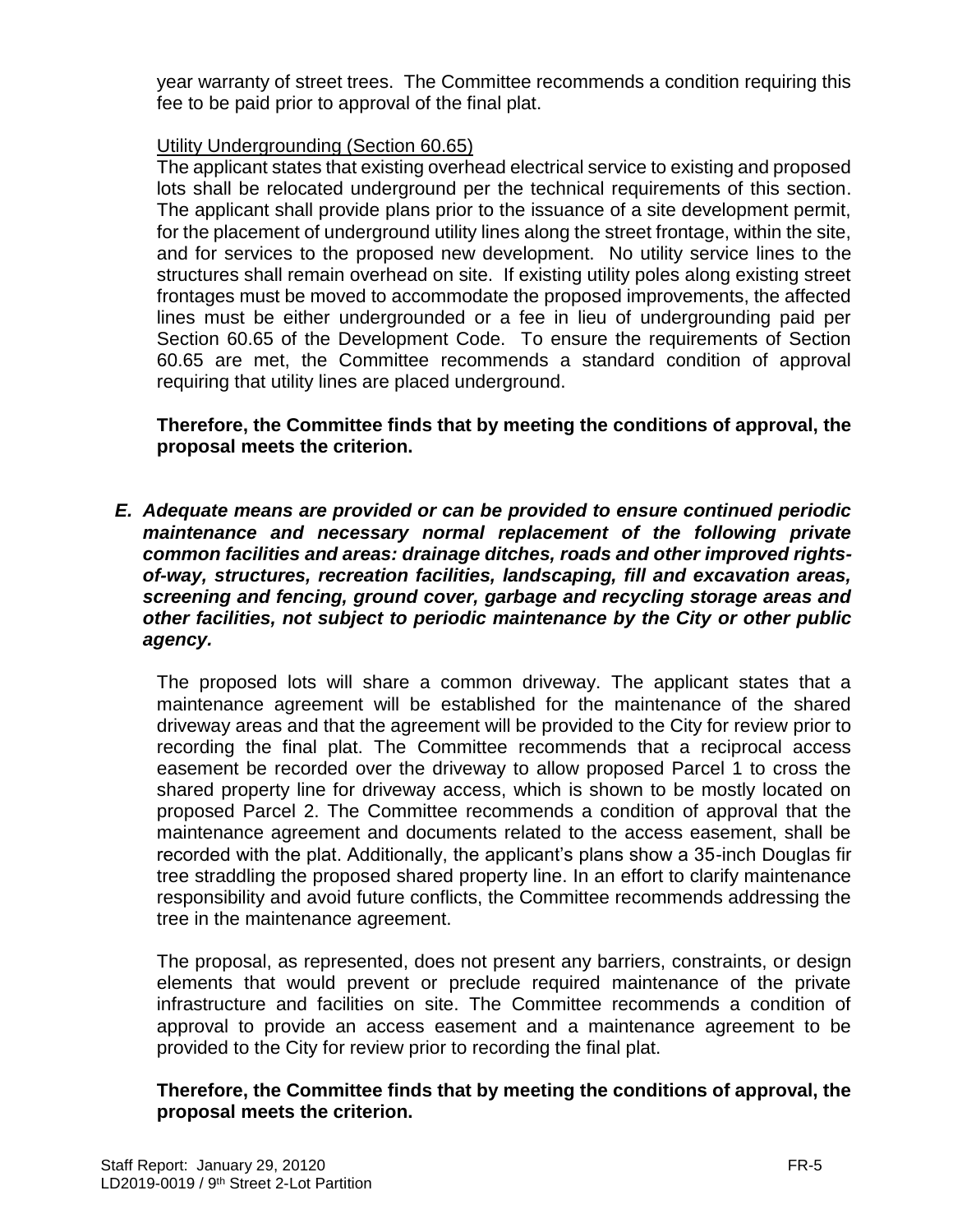#### *F. There are safe and efficient vehicular and pedestrian circulation patterns within the boundaries of the development.*

The applicant's materials show a shared driveway, 34 feet in length, serving the proposed two lots with direct access to the adjacent SW 9th Street. Furthermore, the applicant's plans show proposed right-of-way improvements with a standard five (5) foot wide sidewalk behind a six and a half (6.5) foot planter strip, and a 20 foot long transition to the surrounding pedestrian circulation system, as required by the Engineering Design Manual.

**Therefore, the Committee finds that the proposal meets the criterion.** 

#### *G. The development's on-site vehicular and pedestrian circulation systems connect to the surrounding circulation systems in a safe, efficient, and direct manner.*

The applicant's materials shows the proposal's on-site vehicular circulation systems connect to the surrounding circulation systems in a safe, efficient, and direct manner. Plans show a shared driveway to SW 9<sup>th</sup> Street and therefore, vehicular and pedestrian circulation has been provided to connect to the surrounding circulation system and sidewalks.

**Therefore, the Committee finds that the proposal meets the criterion.** 

#### *H. Structures and public facilities and services serving the development are designed in accordance with adopted City codes and standards and provide adequate fire protection, including, but not limited to, fire flow.*

The applicant states that Tualatin Valley Fire & Rescue Department provides fire protection services for this site. Tualatin Valley Fire & Rescue reviewed the proposal issued a Service Provider Letter and that the future dwelling constructed on Parcel 2 will demonstrate compliance with Fire and Building Code requirements at the time of permit review. TVF&R has not provided conditions of approval.

#### **Therefore, the Committee finds that the proposal meets the criterion.**

*I. Structures and public facilities serving the development site are designed in accordance with adopted City codes and standards and provide adequate protection from crime and accident, as well as protection from hazardous conditions due to inadequate, substandard or ill-designed development.*

The conditions of approval stated at the end of this document, provide requirements of the applicant to obtain a Site Development and Building Permit through the City to ensure that structures and public facilities will be designed and built in accordance to the applicable codes and standards.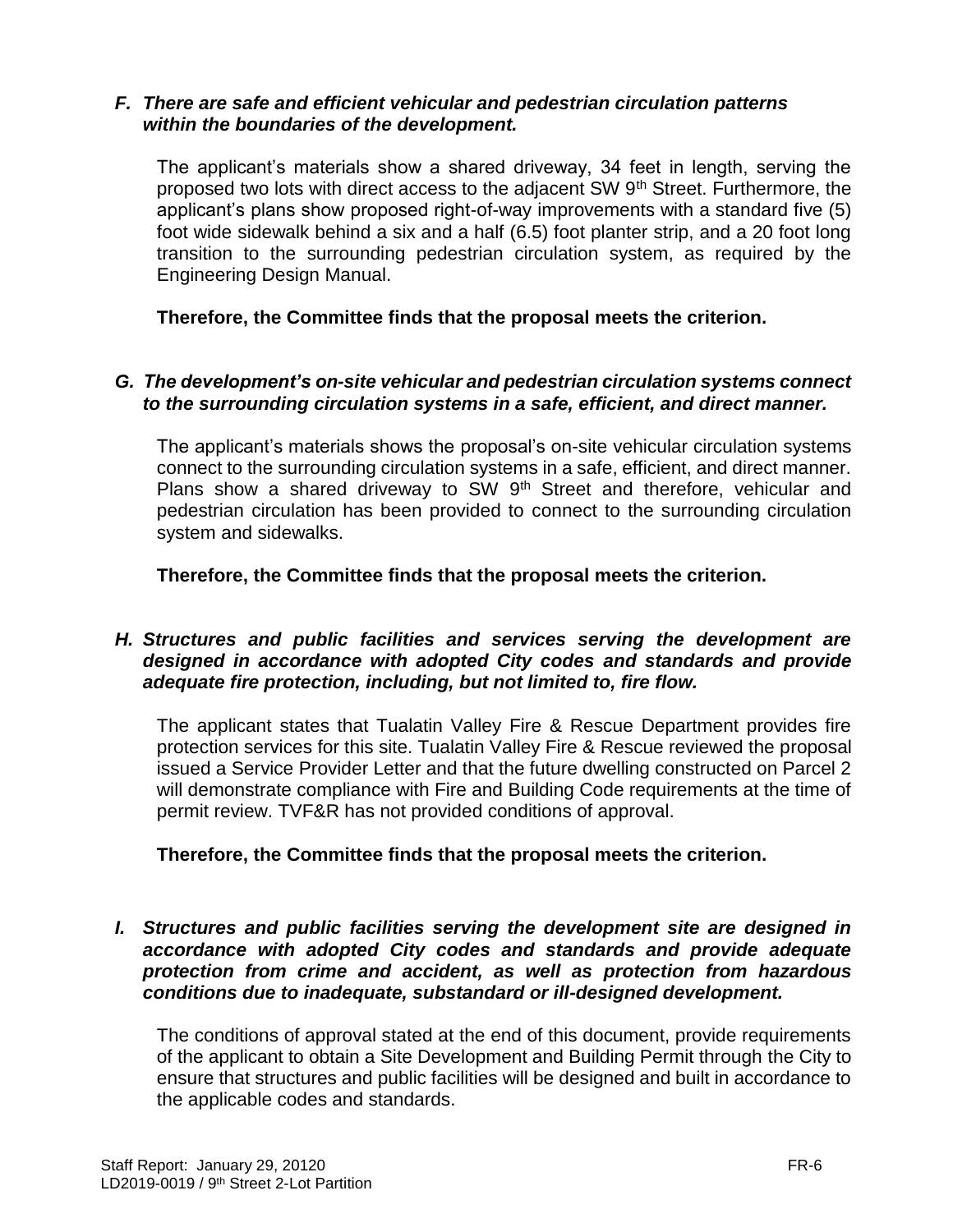**Therefore, the Committee finds that by meeting the conditions of approval, the proposal meets the criterion.** 

#### *J. Grading and contouring of the development site is designed to accommodate the proposed use and to mitigate adverse effect(s) on neighboring properties, public right-of-way, surface drainage, water storage facilities, and the public storm drainage system.*

The applicant states that the site is relatively flat and therefore significant grading is not anticipated for the construction of the future home. The applicant's plans show proposed grading is limited to the new driveway approach and site-parking area. However, to ensure compliance with applicable grade differential standards as outline in Section 60.15.10 of the Development Code, the Committee recommend a condition of approval requiring the applicant to submit a grading plan, showing the entire site, demonstrating compliance with applicable standards of Section 60.15.10 of the Development Code, prior to Site Development permit issuance.

**Therefore, the Committee finds that by meeting the conditions of approval, the proposal meets the criterion.** 

#### *K. Access and facilities for physically handicapped people are incorporated into the development site and building design, with particular attention to providing continuous, uninterrupted access routes.*

The applicant is required to meet all applicable accessibility standards of the International Building Code, the International Fire Code, and other standards as required by the American Disabilities Act (ADA). Conformance with the technical design standards for Code accessibility requirements are to be shown on the approved construction plans associated with Site Development and Building Permit approvals.

**Therefore, the Committee finds that by meeting the conditions of approval, the proposal meets the criterion.** 

#### *L. The proposal contains all required submittal materials as specified in Section 50.25.1 of the Development Code.*

The applicant has supplied all applicable submittal requirements, as specified in Section 50.25.1 of the Development Code.

#### **Therefore, the Committee finds that by the proposal meet the criterion.**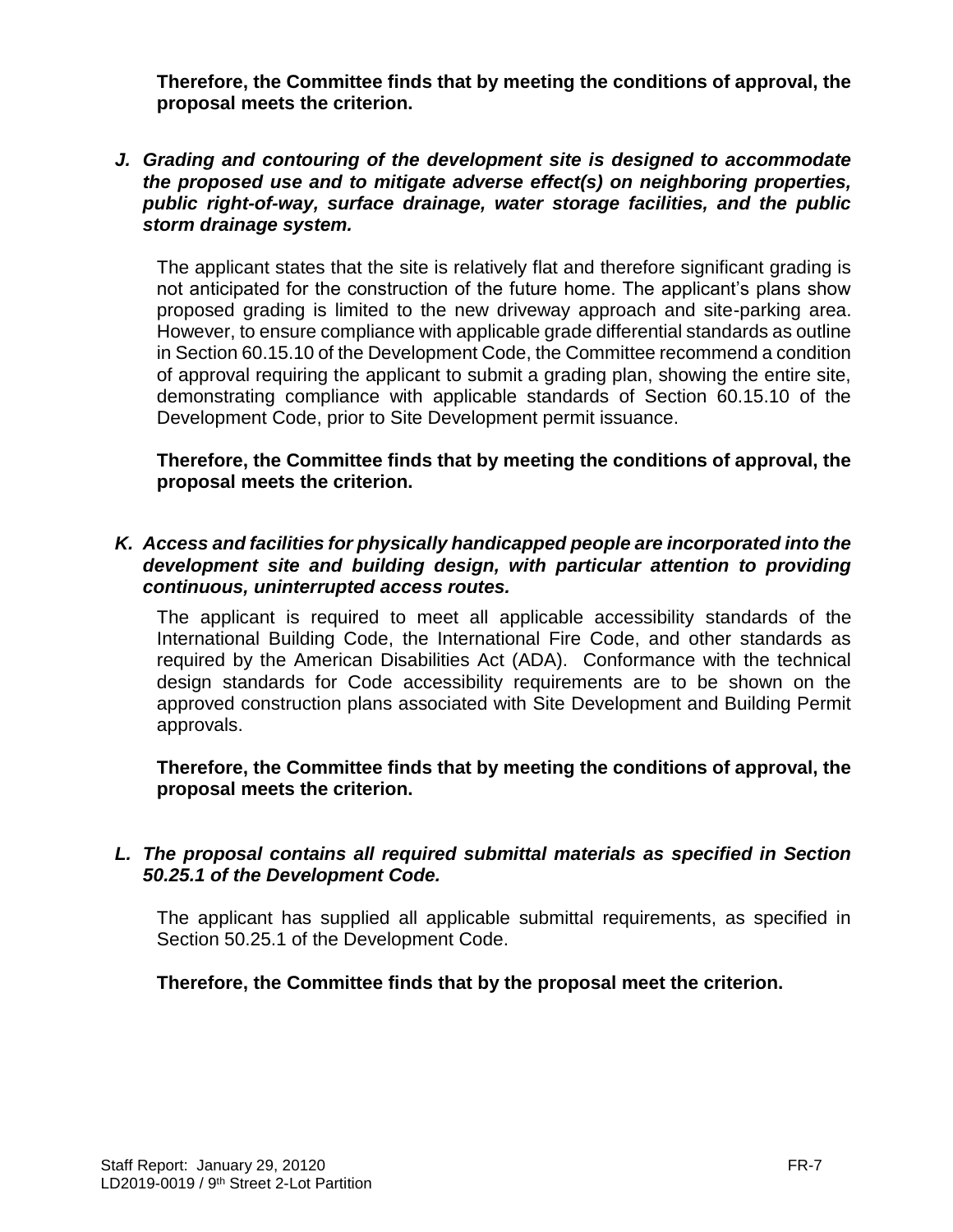## **RECOMMENDATION**

The Facilities Review Committee finds that the proposal complies with all the technical criteria. The Committee recommends that the decision-making authority **APPROVE LD2019-0019 9th Street 2-Lot Partition**, subject to conditions of approval at the end of this report.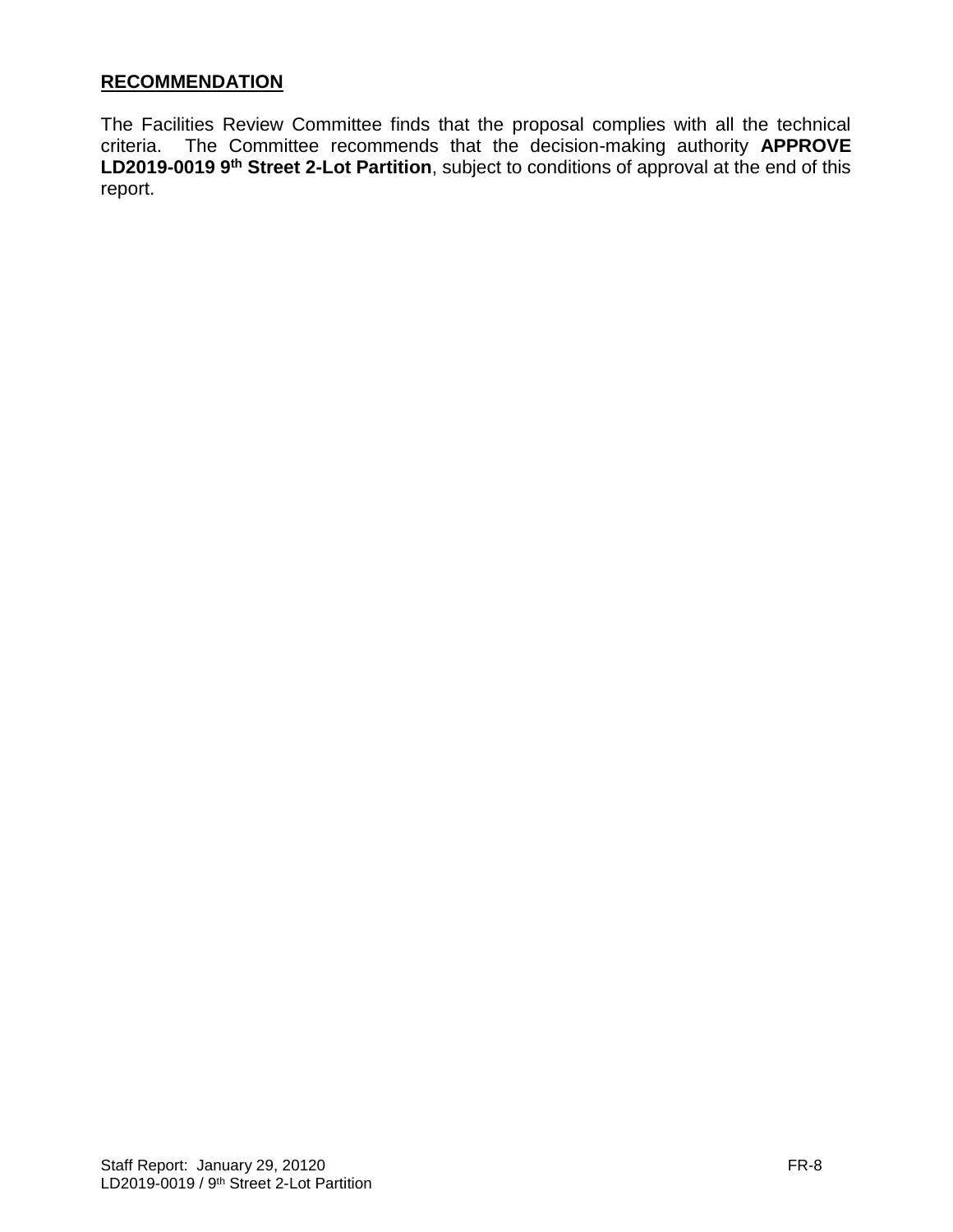# **Code Conformance Analysis Chapter 20 Use and Site Development Requirements Residential Urban Standard Density (R5) Zoning District**

| <b>CODE</b><br><b>STANDARD</b>                                       | <b>CODE REQUIREMENT</b>                                  | <b>PROJECT PROPOSAL</b>                                                                                                                                                                                                                                                                                                     |                                                                                                                                                                                                                                                                                                                                                                                              | <b>MEETS</b><br>CODE? |
|----------------------------------------------------------------------|----------------------------------------------------------|-----------------------------------------------------------------------------------------------------------------------------------------------------------------------------------------------------------------------------------------------------------------------------------------------------------------------------|----------------------------------------------------------------------------------------------------------------------------------------------------------------------------------------------------------------------------------------------------------------------------------------------------------------------------------------------------------------------------------------------|-----------------------|
|                                                                      |                                                          | <b>Development Code Section 20.05.20</b>                                                                                                                                                                                                                                                                                    |                                                                                                                                                                                                                                                                                                                                                                                              |                       |
| Use - Permitted                                                      | <b>Detached Dwellings</b>                                |                                                                                                                                                                                                                                                                                                                             | <b>Detached Dwellings</b>                                                                                                                                                                                                                                                                                                                                                                    | <b>Yes</b>            |
|                                                                      |                                                          | <b>Development Code Section 20.05.15</b>                                                                                                                                                                                                                                                                                    |                                                                                                                                                                                                                                                                                                                                                                                              |                       |
| Minimum Lot<br>Area                                                  | 5,000 square feet                                        |                                                                                                                                                                                                                                                                                                                             | Parcel 1: 6,421 square feet<br>Parcel 2: 6,421 square feet                                                                                                                                                                                                                                                                                                                                   | <b>Yes</b>            |
| Minimum Lot<br><b>Dimensions</b>                                     | <b>Interior Lot</b><br>Width: N/A<br>Depth: N/A          | Parcel 1<br>50 feet<br>128.4 feet                                                                                                                                                                                                                                                                                           | Parcel 2<br>50 feet<br>134.4 feet                                                                                                                                                                                                                                                                                                                                                            | Yes                   |
| <b>Yard Setbacks</b><br>Minimums:<br>Front<br>Side<br>Rear<br>Garage | 15 feet<br>5 feet<br>20 feet<br>20 feet                  | Parcel 1<br>$12.7$ feet <sup>1</sup><br>5 feet<br>75 feet, 7 inches<br>No existing garage or<br>proposed.<br>The applicant's plans<br>show the driveway<br>length is 34 feet from<br>the front property line,<br>allowing for a garage<br>to be setback at least<br>20 feet from the front.<br>Setbacks to be<br>permit(s). | Parcel 2<br>8 feet, 7inches (east)<br>14 feet, 3 inches (west)<br>47 feet, 6 inches<br>No existing garage or<br>proposed.<br>The applicant's plans<br>show the driveway<br>length is 34 feet from<br>the front property line,<br>allowing for a garage to<br>be setback at least 20<br>feet from the front.<br>Setbacks to be<br>reviewed with Building reviewed with Building<br>permit(s). | <b>Yes</b>            |
| Maximum<br><b>Building Height</b>                                    | 35 feet                                                  | No change to the existing building is<br>proposed and no new structure is proposed<br>with this application                                                                                                                                                                                                                 |                                                                                                                                                                                                                                                                                                                                                                                              | N/A                   |
|                                                                      | Development Code Section 20.25.05 - Density Calculations |                                                                                                                                                                                                                                                                                                                             |                                                                                                                                                                                                                                                                                                                                                                                              |                       |
| Minimum<br><b>Residential</b><br>Density                             | Minimum Density: 2 Lots<br>Maximum Density: 2 Lots       |                                                                                                                                                                                                                                                                                                                             | The applicant proposes 2 lots.                                                                                                                                                                                                                                                                                                                                                               | <b>Yes</b>            |

 $\overline{a}$ 

Staff Report: January 29, 20120 **FR-9** 1 Section 30.25.3 of the Development Code states the following: "Where an existing street setback must be reduced by a public dedication, rendering an existing structure nonconforming, the setback requirements of this ordinance which are no longer met as a result of the dedication shall not apply to the structure. Further encroachment into the setback beyond the reduction caused by the public dedication is not permitted." Therefore, the front setback is not applicable to proposed Parcel 1, to the extent that the right-of-way dedication reduces the setback.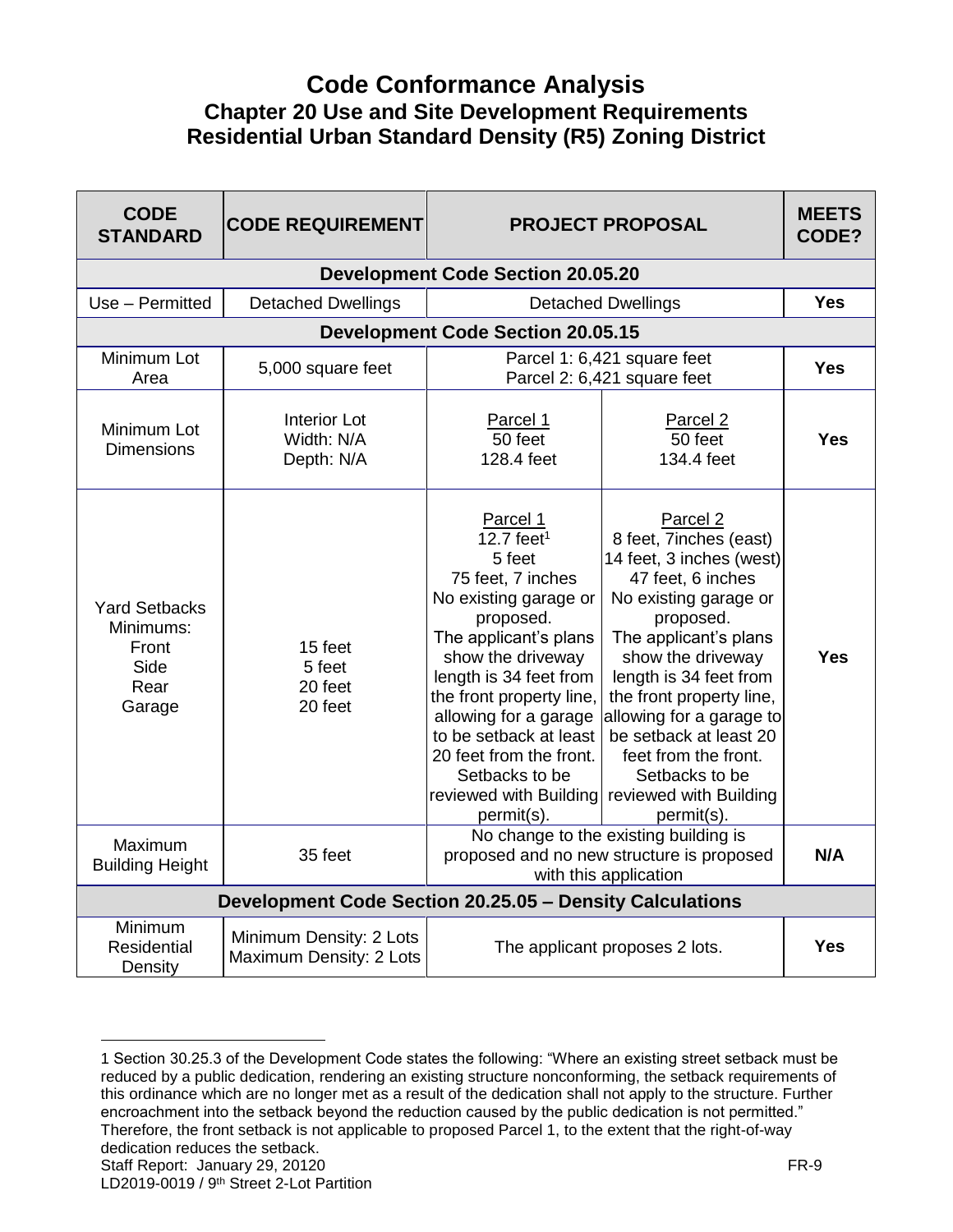# **Chapter 60 Special Requirements**

| <b>CODE</b><br><b>STANDARD</b>                                     | <b>CODE REQUIREMENT</b>                                                                                                                 | <b>PROJECT PROPOSAL</b>                                                                                                                                                                | <b>MEETS</b><br>CODE?            |
|--------------------------------------------------------------------|-----------------------------------------------------------------------------------------------------------------------------------------|----------------------------------------------------------------------------------------------------------------------------------------------------------------------------------------|----------------------------------|
|                                                                    | <b>Development Code Section 60.05</b>                                                                                                   |                                                                                                                                                                                        |                                  |
| Design Review Principles,<br>Standards, and<br><b>Guidelines</b>   | Requirements for new development<br>and redevelopment.                                                                                  | Design Review is not applicable<br>to single family dwellings.                                                                                                                         | N/A                              |
|                                                                    | <b>Development Code Section 60.07</b>                                                                                                   |                                                                                                                                                                                        |                                  |
| Drive-Up window facilities                                         | Requirements for drive-up, drive-<br>through and drive-in facilities.                                                                   | No drive-up window facilities are<br>proposed.                                                                                                                                         | N/A                              |
|                                                                    | <b>Development Code Section 60.10</b>                                                                                                   |                                                                                                                                                                                        |                                  |
| <b>Floodplain Regulations</b>                                      | Requirements for properties located<br>in floodplain, floodway, or floodway<br>fringe.                                                  | No mapped floodplains are<br>located within the subject site.                                                                                                                          | N/A                              |
|                                                                    | <b>Development Code Section 60.12</b>                                                                                                   |                                                                                                                                                                                        |                                  |
| <b>Habitat Friendly and Low</b><br>Impact Development<br>Practices | Optional program offering various<br>credits available for use of specific<br>Habitat Friendly or Low Impact<br>Development techniques. | No Habitat Friendly or Low<br>Impact Development techniques<br>proposed.                                                                                                               | N/A                              |
|                                                                    | <b>Development Code Section 60.15 - Land Division Standards</b>                                                                         |                                                                                                                                                                                        |                                  |
| <b>Land Division Standards</b>                                     | Standards pertaining to Land<br><b>Divisions</b>                                                                                        | A Land Division-Preliminary<br>Subdivision application has been<br>applied for.                                                                                                        | <b>See LD</b><br><b>Findings</b> |
|                                                                    | Development Code Section 60.25 - Off Street Loading                                                                                     |                                                                                                                                                                                        |                                  |
| <b>Loading Facilities</b>                                          | No loading facilities are required for<br>this use.                                                                                     | No loading facilities are proposed                                                                                                                                                     | N/A                              |
|                                                                    | Development Code Section 60.30 - Off-Street Parking                                                                                     |                                                                                                                                                                                        |                                  |
| Off-street motor<br>vehicle parking<br>Parking Zone A              | <b>Detached Dwellings</b><br>1 space per unit= 2 spaces min<br>No Maximum for Detached Dwellings minimum one parking space.             | <b>Detached Dwellings</b><br>Each dwelling will have at                                                                                                                                | <b>YES</b>                       |
| <b>Required Bicycle Park</b>                                       | No bicycle parking is required for<br>detached dwellings.                                                                               | No bicycle parking is required for<br>detached dwellings                                                                                                                               |                                  |
| <b>Compact Spaces</b>                                              | Required residential parking must be No compact spaces are<br>provided at standard sizes.                                               | proposed.                                                                                                                                                                              | N/A                              |
|                                                                    | <b>Development Code Section 60.55 - Transportation</b>                                                                                  |                                                                                                                                                                                        |                                  |
| <b>Transportation Facilities</b>                                   | Regulations pertaining to the<br>construction or reconstruction of<br>transportation facilities.                                        | <b>Refer to Facilities Review</b><br>Committee findings herein.                                                                                                                        | <b>Yes</b>                       |
|                                                                    | <b>Development Code Section 60.60</b>                                                                                                   |                                                                                                                                                                                        |                                  |
| Trees & Vegetation                                                 | Regulations pertaining to the<br>removal and preservation of<br>Protected Trees and Landscape<br>Trees.                                 | No Protected Trees or<br>Landscape Trees are present on<br>the subject site. The applicant<br>proposes to remove four (4)<br>Community Trees, for which<br>mitigation is not required. | N/A                              |
| <b>Development Code Section 60.65</b>                              |                                                                                                                                         |                                                                                                                                                                                        |                                  |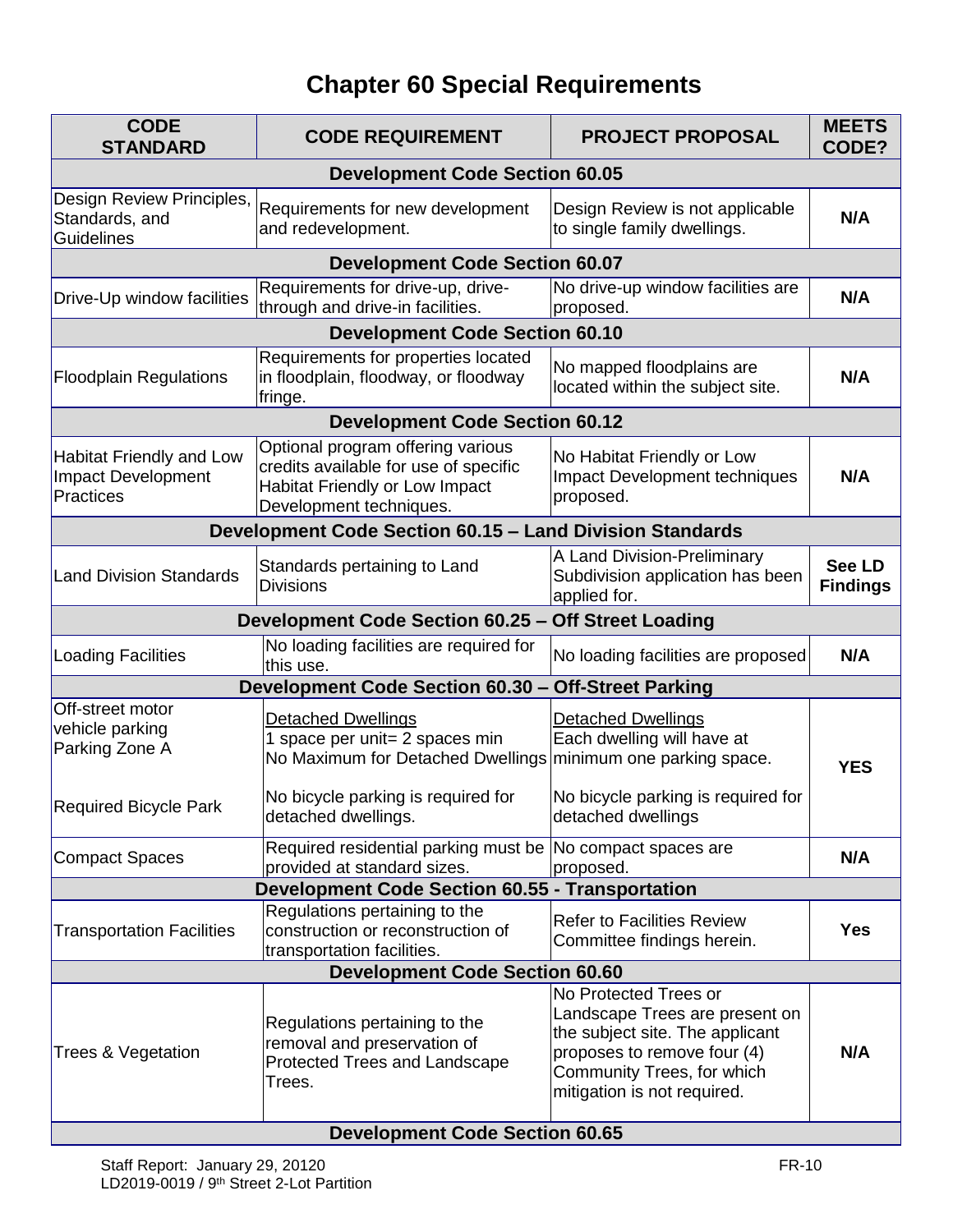| Utility Undergrounding | All existing overhead utilities and any proposed utilities will be placed<br>new utility service lines within the<br>project and along any existing<br>frontage, except high voltage lines<br>$ $ (>57kV) must be placed<br>underground. | The applicant states that all<br>underground. To ensure the<br>proposal meets requirements of<br>this section, the Committee<br>recommends a condition<br>requiring undergrounding<br>completion prior to occupancy. | Yes- with<br><b>COA</b> |
|------------------------|------------------------------------------------------------------------------------------------------------------------------------------------------------------------------------------------------------------------------------------|----------------------------------------------------------------------------------------------------------------------------------------------------------------------------------------------------------------------|-------------------------|
|------------------------|------------------------------------------------------------------------------------------------------------------------------------------------------------------------------------------------------------------------------------------|----------------------------------------------------------------------------------------------------------------------------------------------------------------------------------------------------------------------|-------------------------|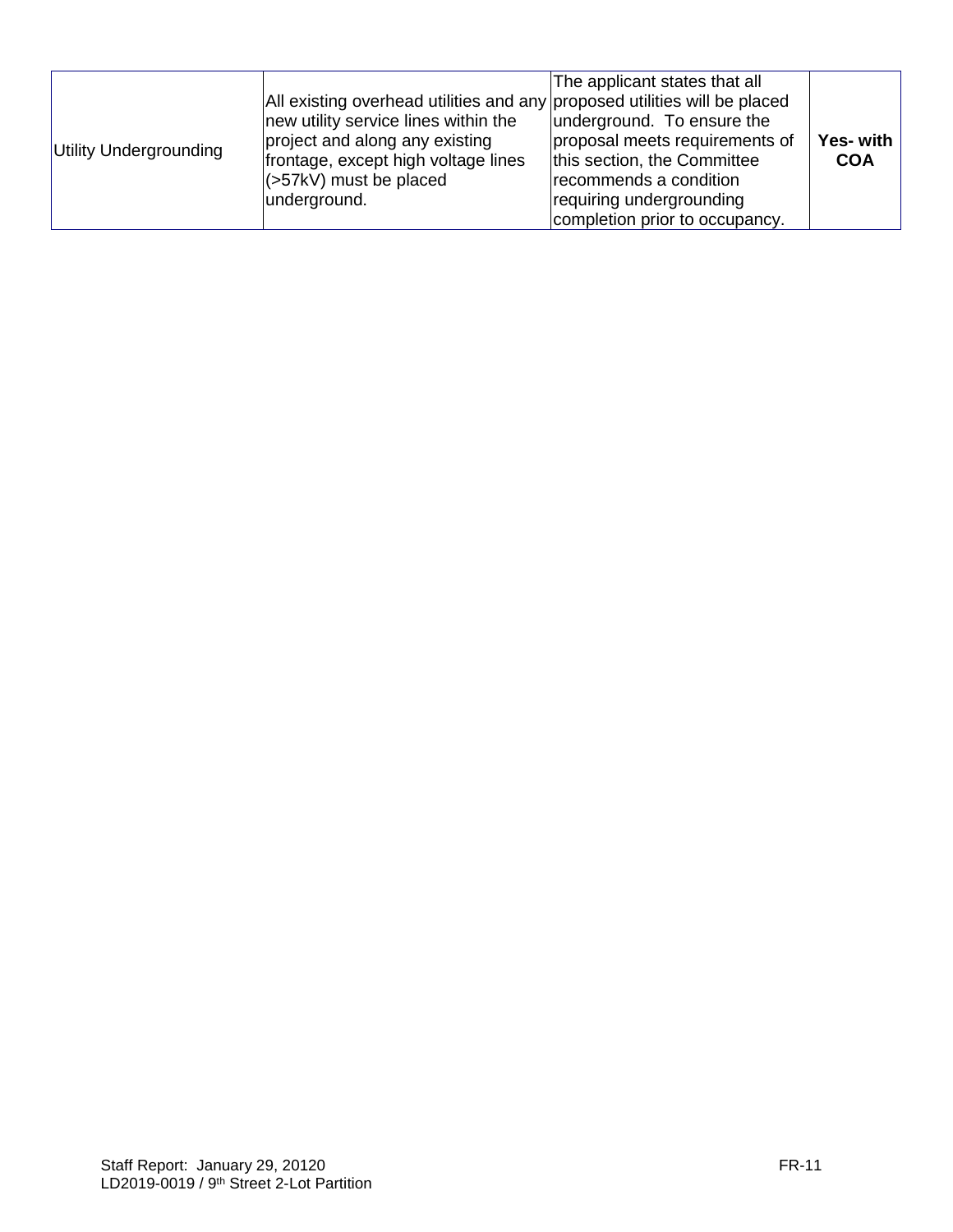#### **ANALYSIS AND FINDINGS FOR LAND DIVISION-PRELIMINARY PARTITION APPROVAL 9 th Street 2-Lot Partition LD2019-0019**

#### **Section 40.45.05 Land Division Applications; Purpose**

*The purpose of the Land Division applications is to establish regulations, procedures, and standards for the division or reconfiguration of land within the City of Beaverton.* 

#### **Section 40.45.15.4.C Approval Criteria**

*In order to approve a Preliminary Partition application, the decision making authority shall make findings of fact based on evidence provided by the applicant demonstrating that all the following criteria are satisfied:*

*1. The application satisfies the threshold requirements for a Preliminary Partition application. If the parent parcel is subject to a pending Legal Lot Determination under Section 40.47., further division of the parent parcel shall not proceed until all of the provisions of Section 40.47.15.1.C. have been met.*

The applicant proposes to divide one parcel into two parcels, therefore meeting the threshold for a Preliminary Partition below.

1. *The creation of up to and including three (3) new parcels from at least one (1) lot of record (parent parcel) in one (1) calendar year.*

**Therefore, staff finds that the proposal meets the criterion for approval.**

*2. All City application fees related to the application under consideration by the decision making authority have been submitted.*

The applicant has paid the required application fee for a Preliminary Partition application.

#### **Therefore, staff find that the proposal meets the criterion for approval.**

#### *3. The proposed development does not conflict with any existing City approval, except the City may modify prior approvals through the partition process to comply with current Code standards and requirements.*

Lot 3300 is not a part of any platted land division. The proposed application will not affect or modify any applicable current or previous land use approvals.

#### **Therefore, staff finds that the proposal meets the criterion for approval.**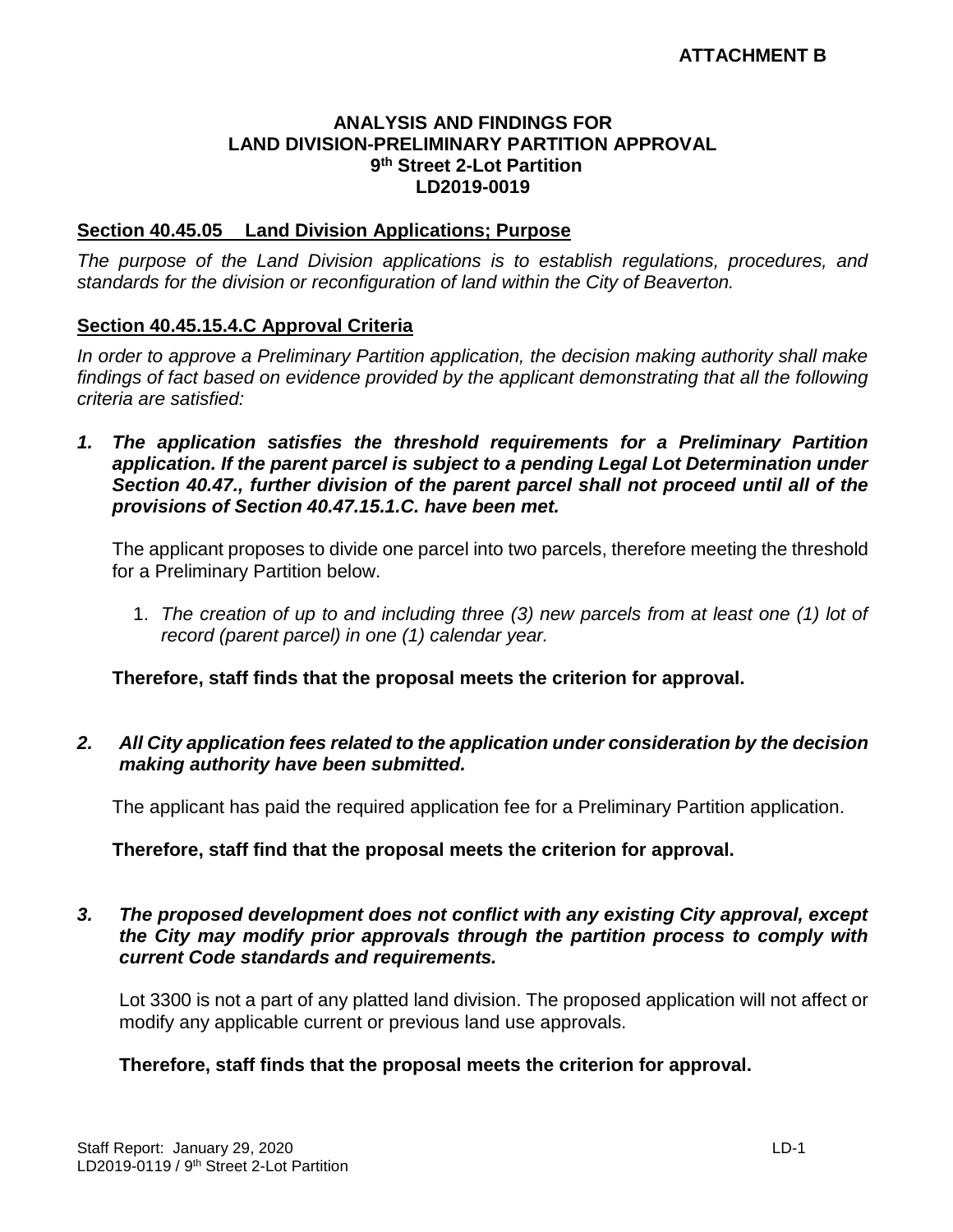*4. Oversized parcels (oversized lots) resulting from the Partition shall have a size and shape which will facilitate the future potential partitioning or subdividing of such oversized lots in accordance with the requirements of the Development Code. In addition, streets, driveways, and utilities shall be sufficient to serve the proposed lots and future potential development on oversized lots. Easements and rights-of-way shall either exist or be provided to be created such that future partitioning or subdividing is not precluded or hindered, for either the oversized lot or any affected adjacent lot.*

The proposed partition results in two lots 6,421 square feet in size each. The minimum lot size in the R5 zone is 5,000 square feet. Chapter 90 of the Beaverton Development Code defines "Oversized Lot" as, "A lot which is greater than twice the required minimum lot size allowed by the subject zoning district. No oversized parcels are proposed with this development." Oversized parcels are not proposed.

**Therefore, staff finds that the proposal meets the criterion for approval.**

*5. Applications that apply the lot area averaging standards of Section 20.05.15.D. shall demonstrate that the resulting land division facilitates the following:* 

*a) Preserves a designated Historic Resource or Significant Natural Resource (Tree, Grove, Riparian Area, Wetland, or similar resource); or,* 

*b) Complies with minimum density requirements of the Development Code, provides appropriate lot size transitions adjacent to differently zoned properties, minimizes grading impacts on adjacent properties, and where a street is proposed provides a standard street cross section with sidewalks.*

Lot averaging is not proposed with this development. The applicant has demonstrated that the proposed lot will meet the minimum lot size of 5,000 square feet for the R5 zone.

**Therefore, staff finds that the proposal, as conditioned, meets the criterion.**

#### *6. Applications that apply the lot area averaging standards of Section 20.05.15.D. do not require further Adjustment or Variance approvals for the Land Division.*

The applicant is not requesting lot averaging. The applicant has shown that the two proposed lots meet the minimum lot area of 5,000 square feet for the R5 zone, and no Adjustment of Variance is being sought.

## **Therefore, staff finds that the criterion for approval does not apply.**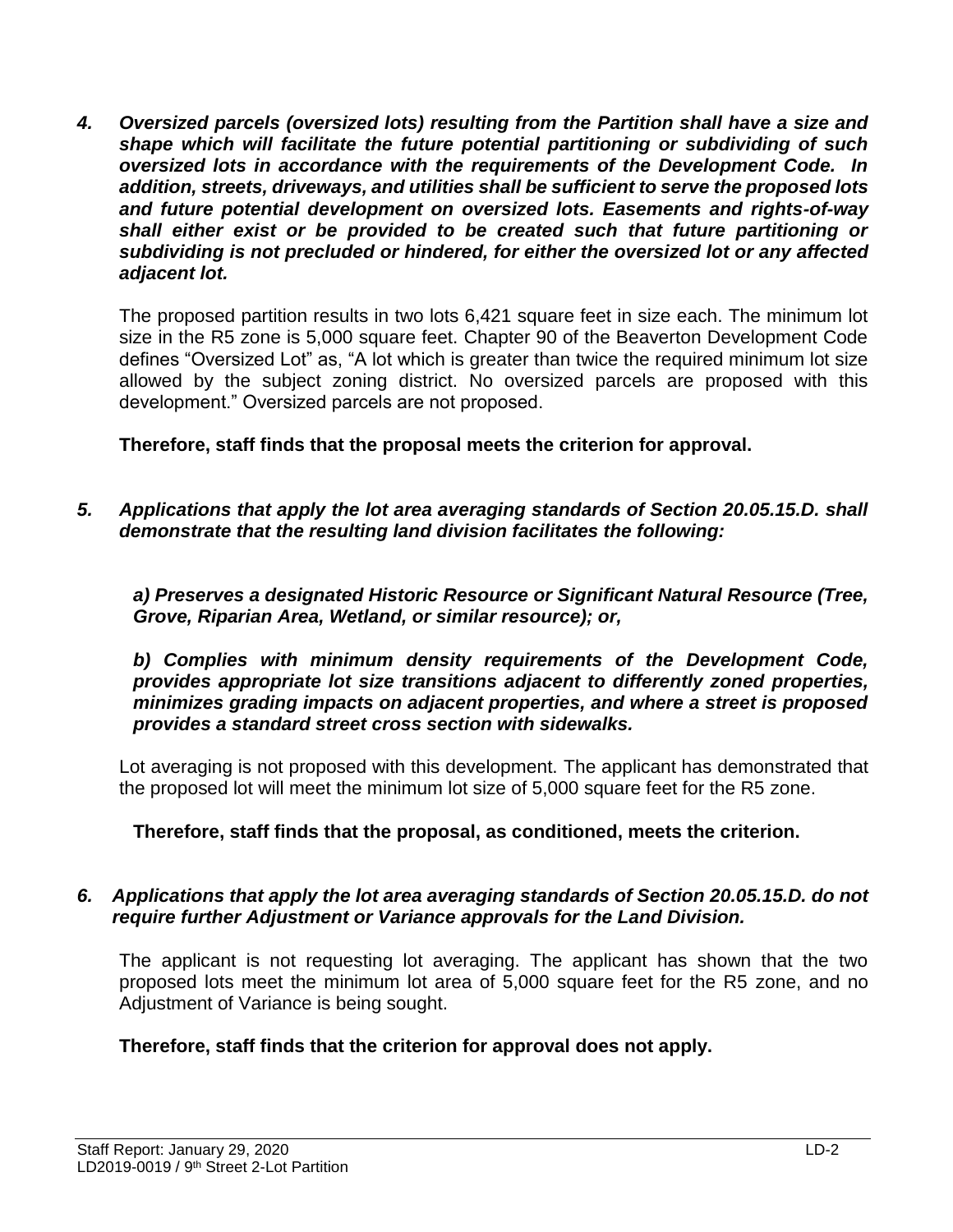#### *7.* The proposal does not create a lot which will have more than one (1) zoning *designation.*

The subject site is currently entirely zoned R5 – Urban Standard Density. The proposal will result in two (2) separate lots, where proposed Parcels 1 and 2 are both zoned R5. The proposal does not create a parcel with more than one zoning designation.

**Therefore, staff finds that the proposal meets the criterion for approval.**

#### *8. Applications and documents related to the request requiring further City approval, shall be submitted to the City in the proper sequence.*

The applicant has submitted this Preliminary Partition. No other applications are required of the applicant at this stage of City review.

**Therefore, staff finds by meeting the Conditions of Approval, the proposal meets the criterion for approval.**

#### **RECOMMENDATION**

Based on the facts and findings presented, staff recommends **APPROVAL** of **LD2019-0019 (9 th Street 2-Lot Partition)**, subject to the applicable conditions identified in Attachment C.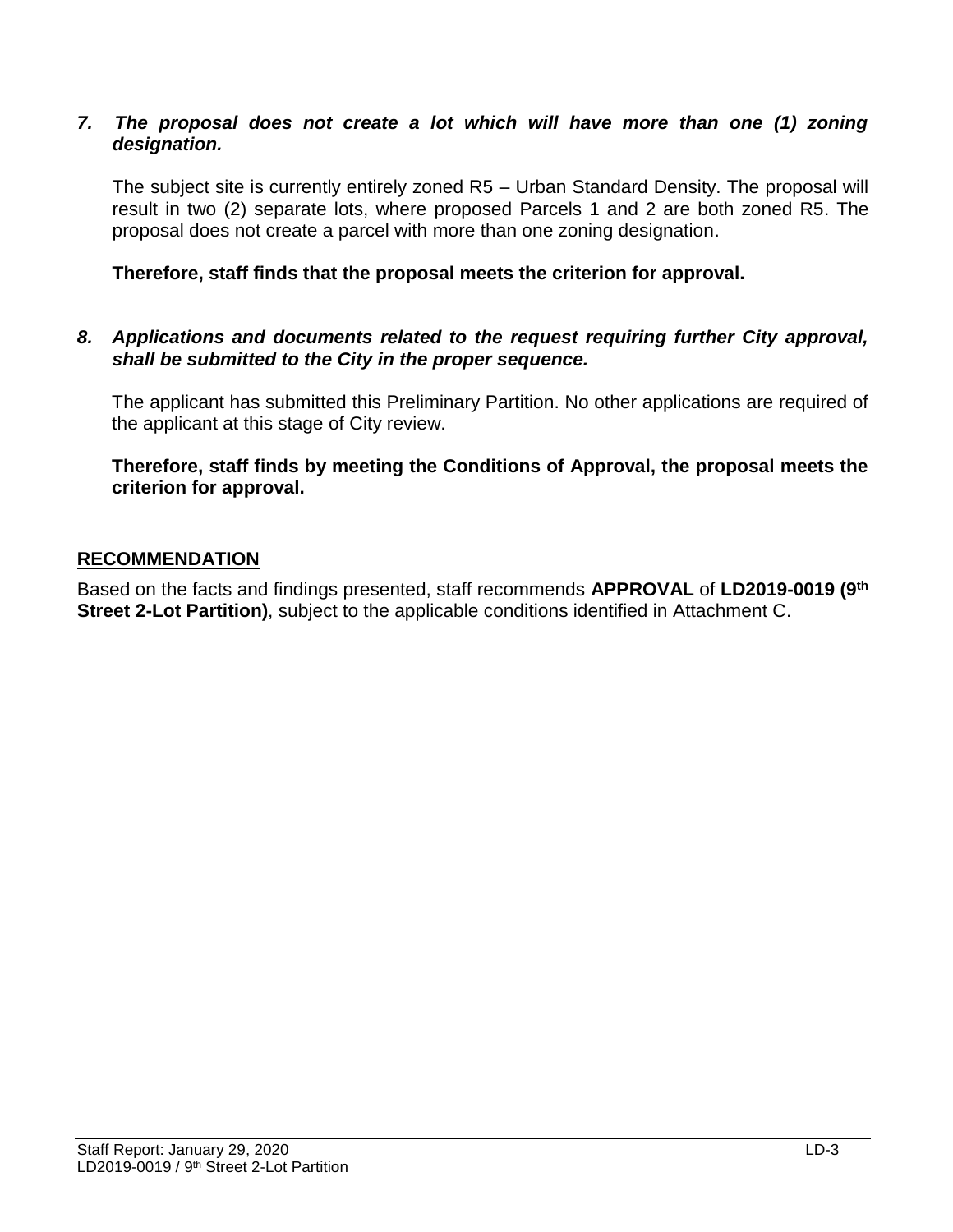# **Land Division Standards Code Conformance Analysis**

| <b>CODE</b><br><b>STANDARD</b>                          | <b>CODE REQUIREMENT</b>                                                                                                                                                                                                               | <b>PROJECT PROPOSAL</b>                                                                                                                                                                                                                                                                                                                                                                                                                                                                                                                                                                                                                                                                                                                                                                                 | <b>MEETS</b><br>CODE? |
|---------------------------------------------------------|---------------------------------------------------------------------------------------------------------------------------------------------------------------------------------------------------------------------------------------|---------------------------------------------------------------------------------------------------------------------------------------------------------------------------------------------------------------------------------------------------------------------------------------------------------------------------------------------------------------------------------------------------------------------------------------------------------------------------------------------------------------------------------------------------------------------------------------------------------------------------------------------------------------------------------------------------------------------------------------------------------------------------------------------------------|-----------------------|
|                                                         | <b>Grading Standards</b>                                                                                                                                                                                                              |                                                                                                                                                                                                                                                                                                                                                                                                                                                                                                                                                                                                                                                                                                                                                                                                         |                       |
| 60.15.10.1<br>Applicability                             | Grading standards apply to all<br>land divisions where grading is<br>proposed.                                                                                                                                                        | The proposal is subject to the<br>grading standards contained<br>herein.                                                                                                                                                                                                                                                                                                                                                                                                                                                                                                                                                                                                                                                                                                                                | Yes                   |
| 60.15.10.2.A-C<br>Exemptions                            | Exemptions include: Public right-<br>of-way, storm water detention<br>facilities, grading adjacent to an<br>existing public-right of way which<br>results in a finished grade below<br>the elevation of the adjacent<br>right-of-way. | The applicant states that the<br>proposed Lot Partition is<br>engineered to comply with all<br>applicable grading standards for<br>Sub-Sections A-G. The applicant's<br>plans show public right-of-way<br>improvements are proposed.                                                                                                                                                                                                                                                                                                                                                                                                                                                                                                                                                                    | <b>Yes</b>            |
| 60.15.10.3.A<br>0-5 Feet From Property<br>Line          | Maximum of two (2) foot slope<br>differential from the existing or<br>finished slope of the abutting<br>property.                                                                                                                     | The site is relatively flat. The<br>applicant states that grading<br>activities necessary to<br>accommodate future development<br>include minor grading to construct<br>the new shared driveway<br>approach and site-parking area.<br>Parcel 1 is developed with an<br>existing dwelling and grading on<br>Parcel 1 will be limited to the<br>shared driveway and parking area.<br>The applicant's plans show the<br>maximum slope differential does<br>not exceed 2 feet within 5 feet of<br>the front property line on either<br>proposed Parcel 1 or 2. The<br>applicant's plans also show an<br>area of excavation for the footprint<br>of a potential home on Parcel 2 is<br>proposed. The applicant's plans<br>show no grading is proposed<br>within 5 feet of the residential<br>property lines. | <b>Yes</b>            |
| 60.15.10.3.B<br>5-10 Feet From<br><b>Property Line</b>  | Maximum of four (4) foot slope<br>differential from the existing or<br>finished slope of the abutting<br>property.                                                                                                                    | The applicant's plans show the<br>maximum slope differential does<br>not exceed 4 feet within 5-10 feet<br>of the front property line. The<br>applicant's plans show a proposed<br>grade change of approximately<br>2.5 feet from the residential<br>property lines for Parcel 2.                                                                                                                                                                                                                                                                                                                                                                                                                                                                                                                       | <b>Yes</b>            |
| 60.15.10.3.C<br>10-15 Feet From<br><b>Property Line</b> | Maximum of six (6) foot slope<br>differential from the existing or<br>finished slope of the abutting<br>property.                                                                                                                     | The applicant's plans show the<br>maximum slope differential does<br>not exceed 6 feet within 10-15 feet<br>of the front property line.                                                                                                                                                                                                                                                                                                                                                                                                                                                                                                                                                                                                                                                                 | <b>Yes</b>            |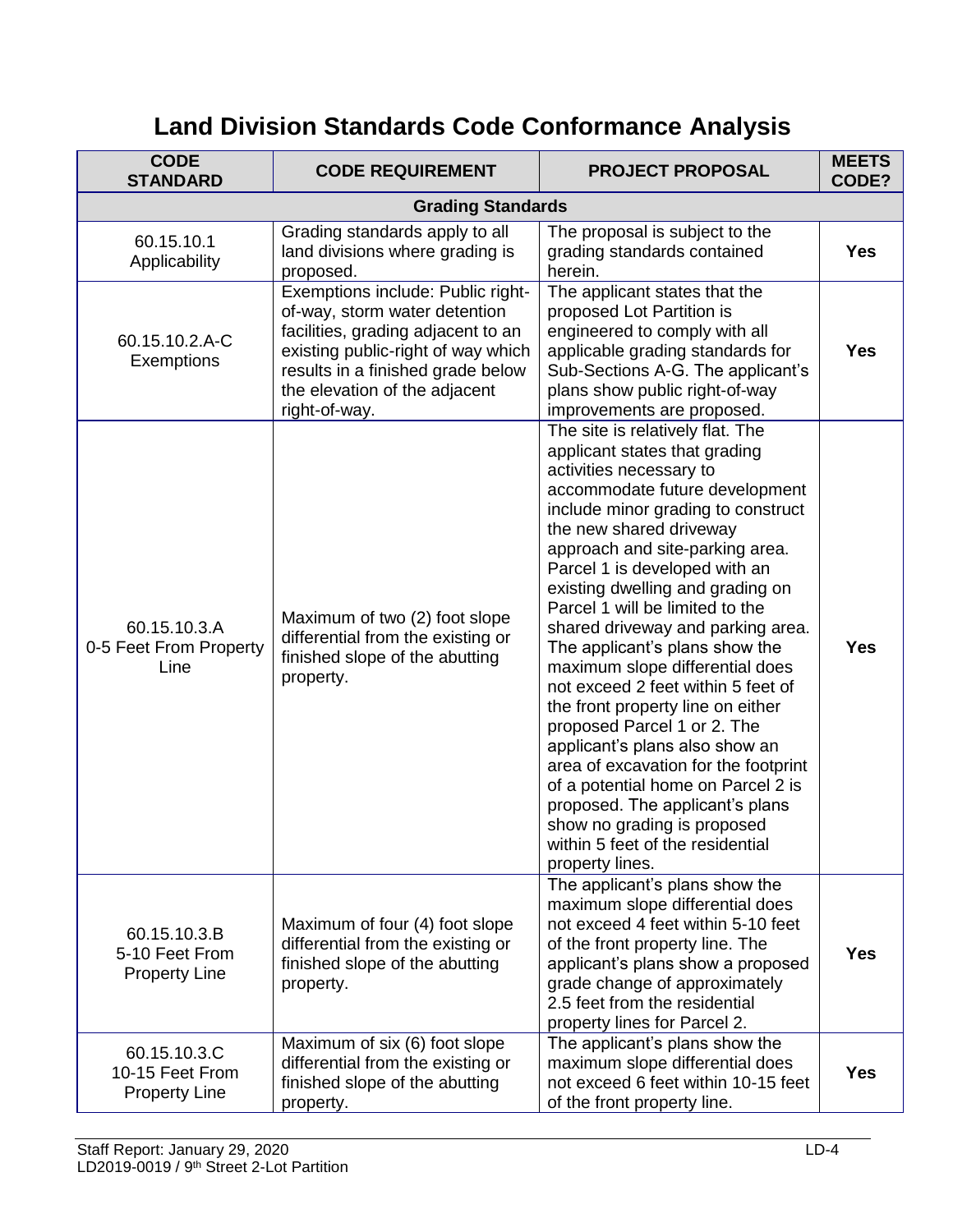| 60.15.10.3.D<br>15-20 Feet From<br><b>Property Line</b> | Maximum eight (8) foot slope<br>differential from the existing or<br>finished slope of the abutting<br>property.                                                                    | The applicant's plans show the<br>maximum slope differential does<br>not exceed 8 feet within 15-20 feet<br>of the front property line.  | <b>Yes</b> |  |
|---------------------------------------------------------|-------------------------------------------------------------------------------------------------------------------------------------------------------------------------------------|------------------------------------------------------------------------------------------------------------------------------------------|------------|--|
| 60.15.10.3.E<br>20-25 Feet From<br><b>Property Line</b> | Maximum ten (10) foot slope<br>differential from the existing or<br>finished slope of the abutting<br>property.                                                                     | The applicant's plans show the<br>maximum slope differential does<br>not exceed 10 feet within 20-25<br>feet of the front property line. | Yes        |  |
| 60.15.10.3.F<br>Pre-development slope                   | Where a pre-development slope<br>exceeds one or more of the<br>standards in subsections<br>60.15.10.3.A-E, the slope after<br>grading shall not exceed the<br>pre-development slope | The applicant's plans do not show<br>that the pre-development slope<br>exceeds any of the standards.                                     | N/A        |  |
| <b>Significant Trees and Groves</b>                     |                                                                                                                                                                                     |                                                                                                                                          |            |  |
| 60.15.10.4<br><b>Significant Trees and</b><br>Groves    | Standards for grading within 25<br>feet of significant trees or<br>groves.                                                                                                          | There are no significant trees or<br>groves on the subject site.                                                                         | N/A        |  |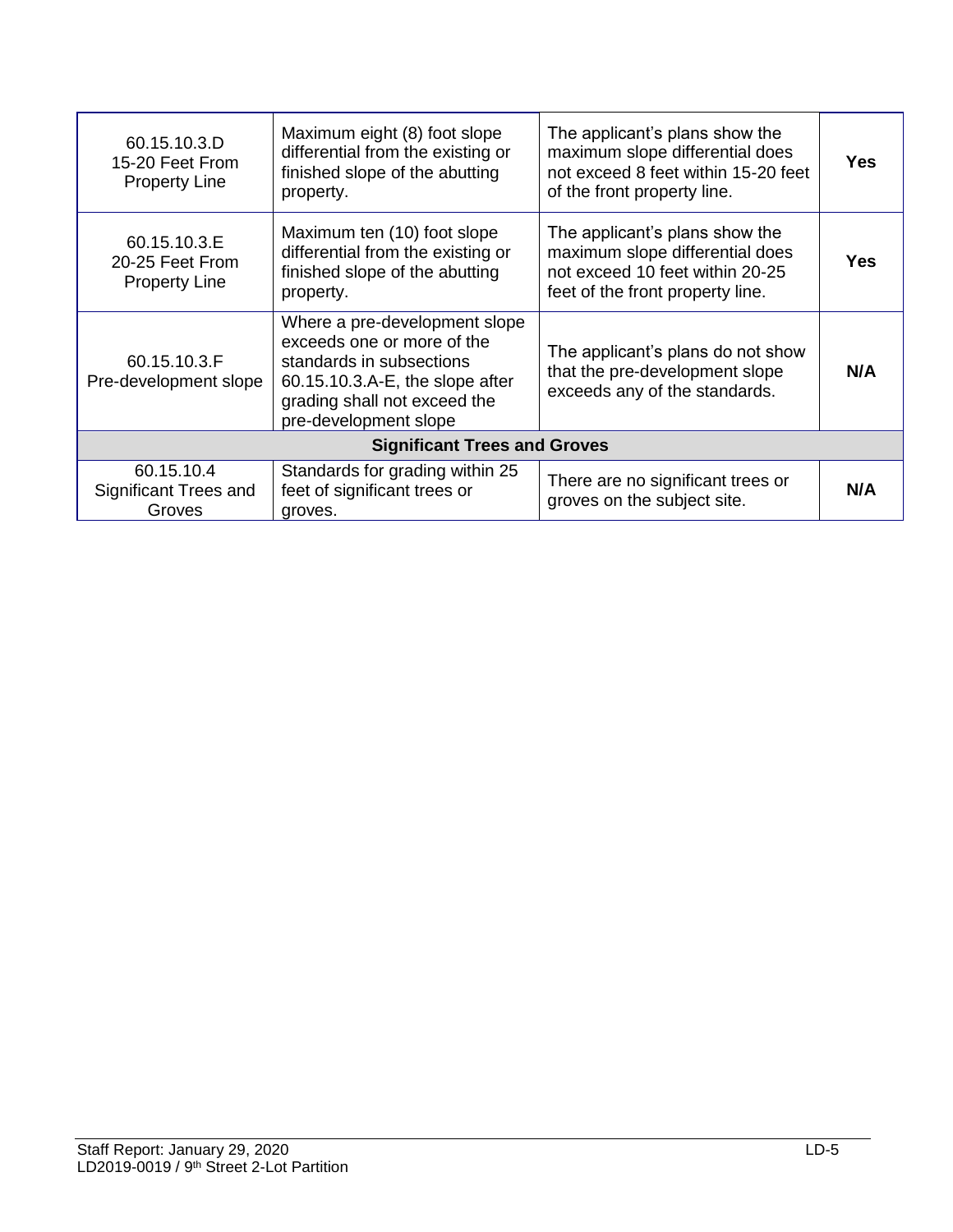#### **CONDITIONS OF APPROVAL 9 th Street 2-Lot Partition LD2019-0019**

### **LD2019-0019 Preliminary Partition:**

#### **A. Prior to issuance of the site development permit, the applicant shall:**

- 1. Coordinate with the City of Beaverton Urban Forestry staff (503.526.2237) to determine the number, species, and location of street trees, if any, to be planted along the frontage of SW 9<sup>th</sup> Street. (Planning / ES)
- 2. Submit grading plans demonstrating compliance with all applicable grading standards, as outlined in Section 60.15.10 of the Beaverton Development Code. (Planning / ES)
- 3. Submit plans showing temporary tree fencing for all trees proposed to remain and adjacent off-site trees possibly impacted by site improvements, consistent with Section 60.60.20 Tree Protection Standards during Development. (Public Works / JL)
- 4. Submit the required plans, application form, fee, and other items as needed for a complete site development permit application through the BOX system [\(https://www.beavertonoregon.gov/2119/Apply-for-Permits-Site-](https://www.beavertonoregon.gov/2119/Apply-for-Permits-Site-Development)[Development\)](https://www.beavertonoregon.gov/2119/Apply-for-Permits-Site-Development). (Site Development Division / CR)
- 5. Contract with a professional engineer to design and monitor the construction for any work governed by Beaverton Municipal Code 9.05.020, current standards in place per the City Engineering Design Manual and Standard Drawings, Beaverton Development Code (Ordinance 2050, 4010 +rev.), the current standards in place per the Clean Water Services District, Design and Construction Standards, and the City Standard Agreement to Construct and Retain Design Professionals in Oregon. (Site Development Division / CR)
- 6. Submit a completed and executed City Standard Agreement to Construct Improvements and Retain Design Professional(s) Registered in Oregon. After the site development permit is issued, the City Engineer and the Planning Director must approve all revisions utilizing the process set out in the Beaverton Development Code, and the City Engineering Design Manual; however, any required land use action shall be final prior to City staff approval of the engineering plan revision and work commencing as revised. (Site Development Division / CR)
- 7. Provide assurances that the ownership of the subject project will guarantee improvements and work per the detailed cost estimate format and breakdown in the site development permit application. The security approval by the City consists of a review by the City Attorney for form and the City Engineer for amount, equivalent to 100 percent or more of estimated construction costs. (Site Development Division / CR)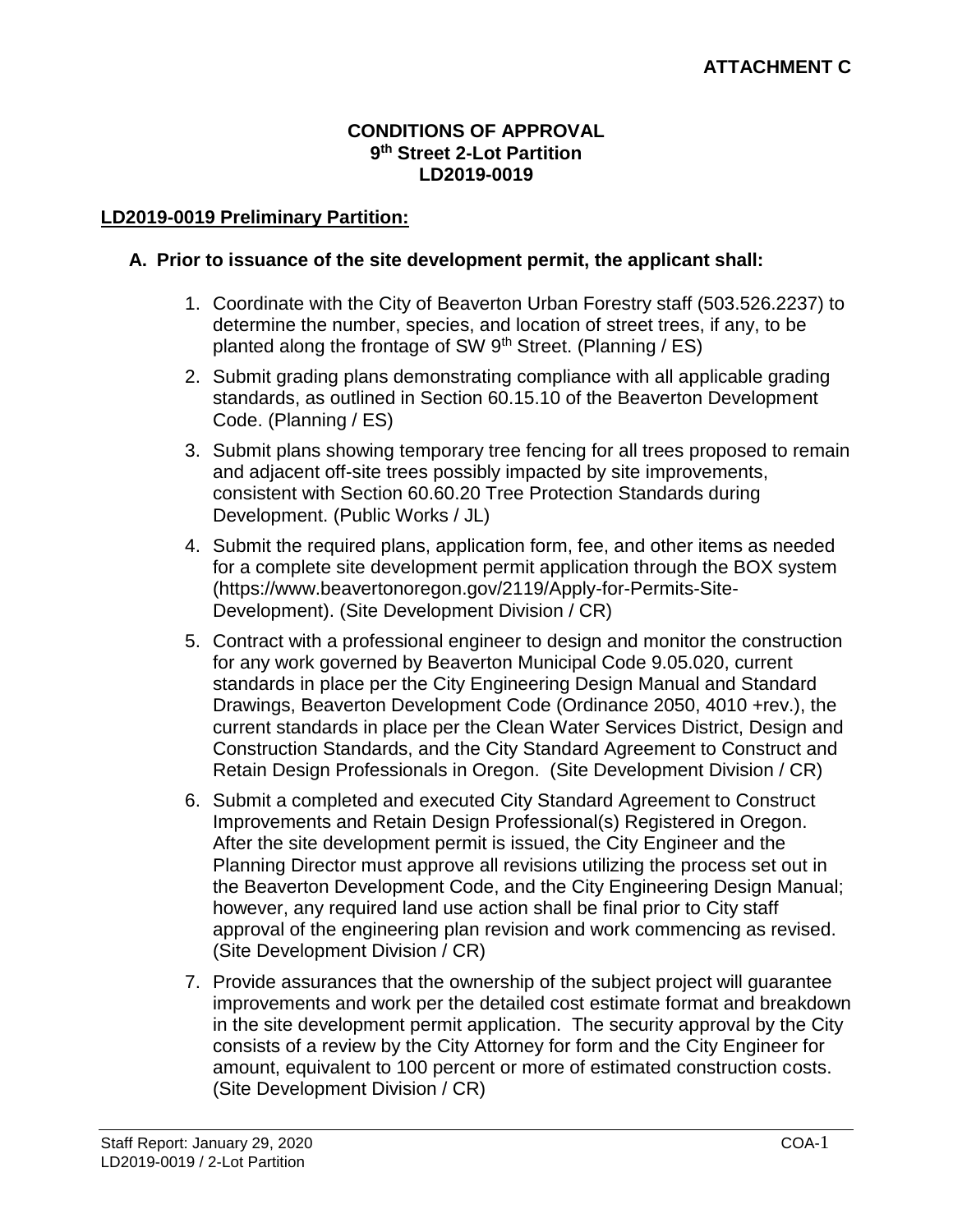- 8. Submit any required easements under the City of Beaverton's authority, executed and ready for recording, to the City after approval by the City Engineer for legal description of the area encumbered and City Attorney as to form. The applicant's engineer or surveyor shall verify all pre-existing and proposed easements are of sufficient width to meet current City standards. (Site Development Division / CR)
- 9. For sites less than one acre in disturbance, provide an erosion control plan showing best management practices needed per Clean Water Services Standard Drawing #945. (Site Development Division / CR)
- 10.Submit a copy of issued permits or other approvals from Clean Water Services District for storm system connection permit, as a part of the City's plan review process. (Site Development Division / CR)
- 11.If required, provide a hydrant flow test and evaluation by a professional engineer meeting the standards set by the City Engineer as specified in the Engineering Design Manual. The analysis shall provide the available water volume in GPM at 20 psi residual pressure from the fire hydrant nearest to the proposed project. Additional tests may be required by the City Engineer. (Site Development Division / CR)
- 12.Provide final construction plans and a final drainage report demonstrating compliance with City surface water management requirements per City 2019 Engineering Design Manual, Resolution 4542, Section 530; and with CWS Resolution and Order 2019-05 for quantity control for conveyance capacity, hydromodification and quality treatment. Fee-in-lieu can be requested if development meets criteria set forth in City EDM Sections 190, table 530.1, and 530.1.A.4 and CWS DCS Section 4.03.7.a and 4.04.2.a. (Site Development Division / CR)
- 13.If existing utility poles along existing street frontages must be moved to accommodate the proposed improvements, the affected lines must be either undergrounded or a fee in lieu of undergrounding must be paid per Section 60.65 of the Development Code and current City fee schedule. Provide plans for the placement of underground utility lines for affected services to existing lots. (Site Development Division / CR)
- 14.Submit to the City a certified impervious surface determination of the proposed project prepared by the applicant's engineer or surveyor for impervious surfaces within the City of Beaverton. (Site Development Division  $/$  CR)
- 15.Pay storm water system development charges (SDC) for quantity control for conveyance capacity, hydromodification, quality treatment and system conveyance as outlined in City and CWS rates and charges and as determined by the City Engineer for the impervious areas inside the City of Beaverton. If development meets criteria set forth in City EDM Section 530.1.A.4 and CWS DCS Section 4.03.7.a and 4.04.2.a, fee-in-lieu can be assessed. No credit shall be given for quality treatment for the existing structure demolition as the proposal is defined as "redevelopment" under Clean Water Services standards. Any extra-capacity utility improvements, as required and determined by the City Engineer, shall be eligible for SDC credits. (Site Development Division / CR)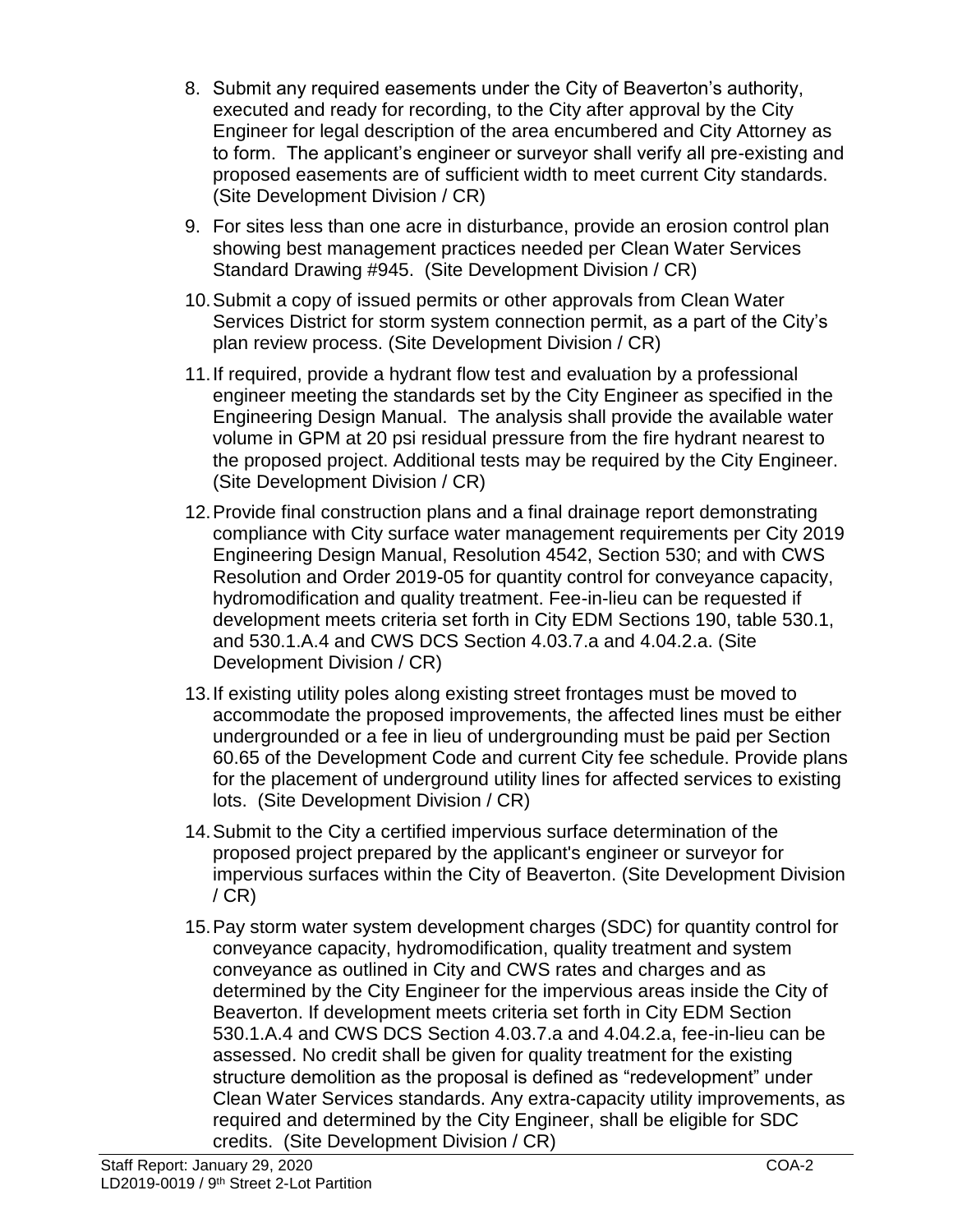- 16.Obtain, they City Building Official's courtesy review and approval of the proposed private site utility plans, if required by OAR 918-780-0040 (Site Development Division / CR)
- 17.If required by the City Engineer and City Building Official show how each lot will be independently served by public utility systems. (Site Development Division / CR)
- 18.Submit a copy of City of Beaverton Water Service Provider Letter. (Site Development Division / CR)
- 19.The minimum first floor elevations must be shown on the plans to demonstrate that gravity sewer service can be provided. (Site Development Division / CR)
- 20.Provide Option C lighting per the Engineering Design Manual, Chapter 4 along all City jurisdictional frontage improvements as determined by the City Engineer. When there are existing Option A and/or Option B street lights along these frontage improvements, these lights shall be removed and replaced with Option C lights per Chapter 4. No existing Option A and/or Option B lights along these frontage improvement or the opposite side of these frontage improvement shall be included in the lighting analysis to meet the lighting requirements. (Site Development Division / CR)

# **B. Prior to issuance of the Final Plat application, the applicant shall:**

- 21.Show an access easement on the final plat and submit a copy of the maintenance agreement, addressing the shared driveway and tree located on the shared property line. (Planning / ES)
- 22.Demonstrate all lots meet ordinance standards for lot size, dimension and frontage. The final plat shall be fully dimensioned and indicate the square footage of each lot. (Planning / ES)
- 23.Provide written assurance to the Planning Division that each and every lot is buildable without variance under City Ordinances effective as of the date of preliminary plat approval. (Planning / ES)
- 24.Pay all City liens, taxes and assessments or apportion thereof to individual lots. Any liens, taxes and assessments levied by Washington County shall be paid to them according to their procedures. (Planning / ES)
- 25.Submit a completed Land Division Agreement form to provide assurance that all the conditions of approval shall be met and that the development will be constructed in accordance with City requirements. (Planning / ES)
- 26.Submit a Final Land Division Application. In accordance with Section 50.90 of the Development Code, submittal of a complete final land division application shall be made within 24 months after preliminary plat approval, unless a time extension is approved. (Planning / ES)
- 27.The applicant shall submit a street tree fee of \$200 to the Planning Division for each 30 feet of lineal street frontage. (Planning / ES)
- 28.If required, show granting of any required on-site easements on the plat, along with plat notes as approved by the City Engineer for area encumbered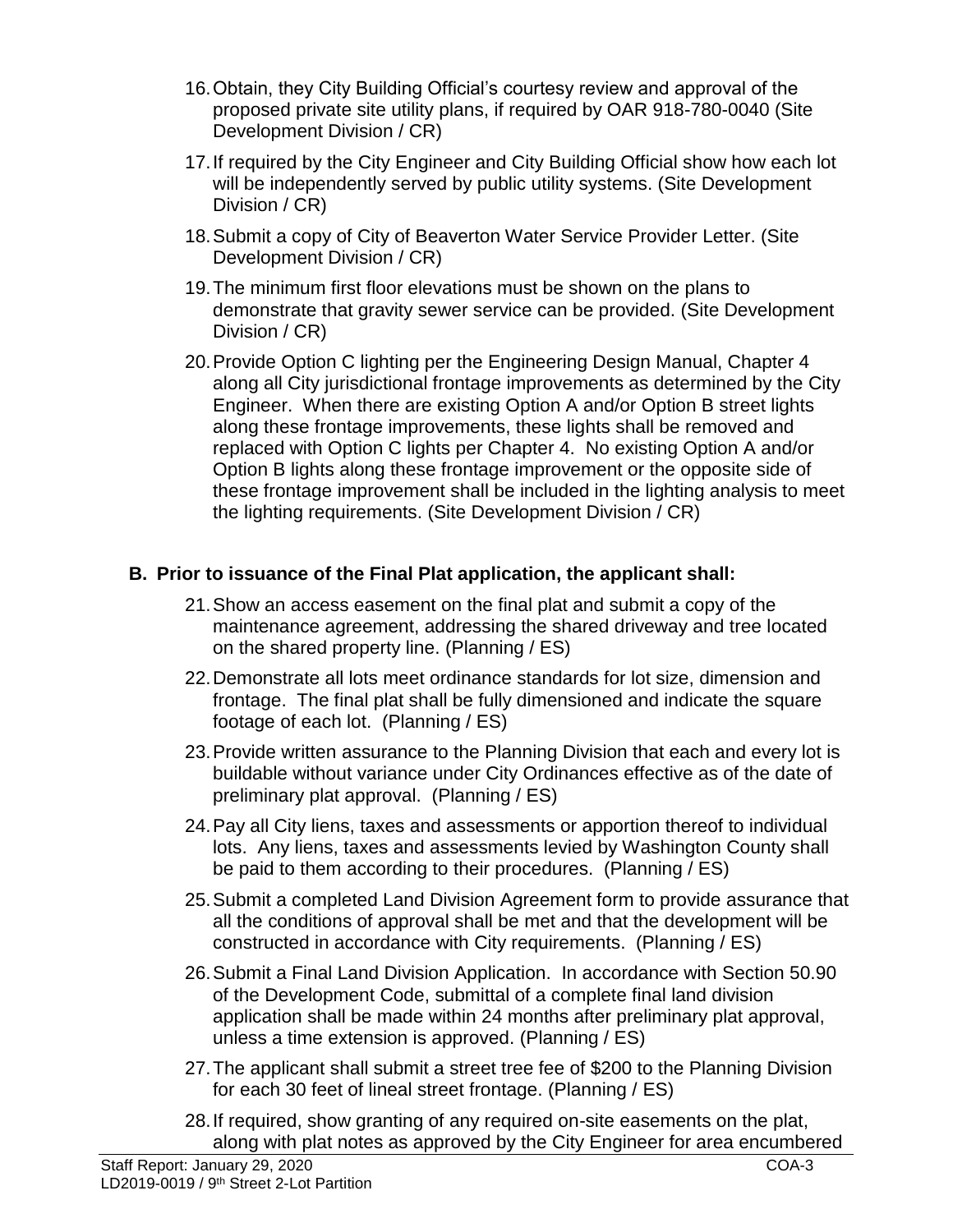and County Surveyor as to form and nomenclature. The applicant's engineer or surveyor shall verify existing and proposed easements are of sufficient width in relation to the physical location of existing site improvements and that each parcel and tract has adequate access provisions and public utility service provision/availability per adopted City standards and requirements. (Site Development Division / CR)

- 29.Have commenced construction of the site development improvements to provide minimum critical public services to each proposed lot (access graded, cored and rocked; wet utilities installed) as determined by the City Engineer and to allow for verification that the location and width of proposed rights of way and easements are adequate for the completed infrastructure, per adopted City standards. (Site Development Division / CR)
- 30.Have substantially completed the site development improvements as determined by the City Engineer, including franchise utility relocation and streetlights being fully functional. (Site Development Division/CR)

# **C. Prior to building permit issuance, the applicant shall:**

- 31.Demonstrate compliance with all applicable development standards outlined in Chapter 20 of the Beaverton Development Code. (Planning / ES)
- 32.Submit a complete site development permit application and obtain the issuance of site development permit from the Site Development Division. (Site Development Division/CR)
- 33.Make provisions for installation of all mandated erosion control measures to achieve City inspector approval at least 24 hours prior to call for foundation footing form inspection from the Building Division. (Site Development Division/CR)
- 34.Pay storm water system development charges (SDC) for system conveyance as outlined in City and CWS rates and charges and as determined by the City Engineer for the impervious areas inside the City of Beaverton. (Site Development Division/CR)
- 35.Have recorded the final plat in County records and submitted a recorded copy to the City. (Site Development Division / CR)

## **D. Prior to final permit inspection/occupancy, the applicant shall:**

- 36.Replace all sidewalks, curb, ramps, and bike paths which are damaged, deteriorated, or removed by construction. (Site Development Division / CR)
- 37.Have the landscaping completely installed, groundcover established, or provide for long term erosion control measures around any disturbed or exposed areas per Clean Water Services standards. (Site Development Division / CR)
- 38.Have substantially completed the site development improvements as determined by the City Engineer, including franchise utility undergrounding and streetlights being fully functional. (Site Development Division / CR)